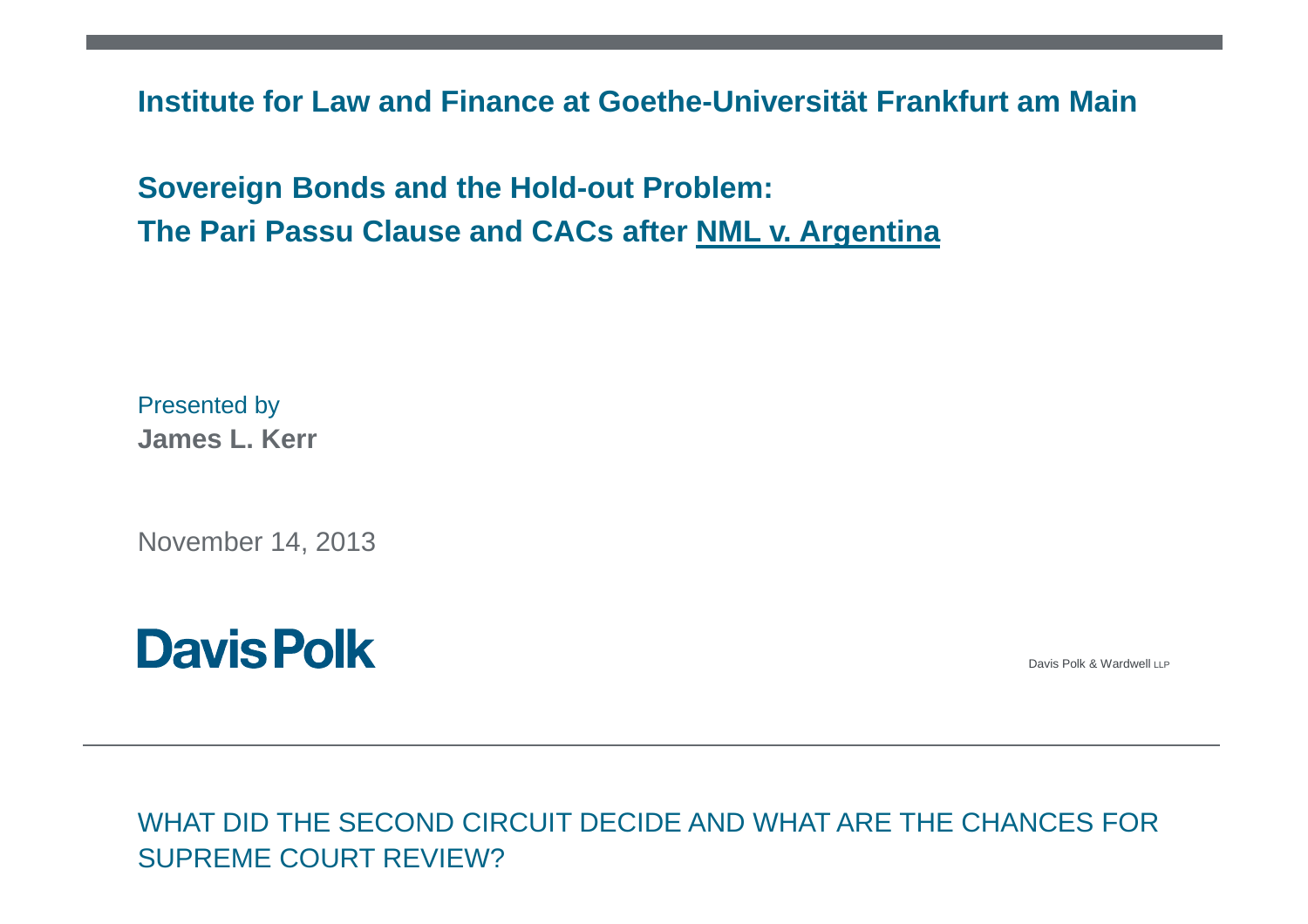### The conversion of Argentina's *Pari Passu* Provision into an "Equal<br>The class of Presiding Treatment" Provision

- The pari passu provision found in Argentina Fiscal Agency Agreement provides as follows:
	- "[t]he Securities will constitute ... direct, unconditional, unsecured and unsubordinated obligations of the Republic and shall at all times rank pari passu without any preference among themselves. The payment obligations of the Republic under the Securities shall at all times rank at least equally with all its other present and future unsecured and unsubordinated External Indebtedness..."
	- "External Indebtedness" is limited to obligations payable in non-Argentine currency.
- The Second Circuit basically concluded that the italicized language quoted above turned Argentina's pari passu provision into an "Equal Treatment Provision," and so held:
	- "We hold that an equal treatment provision in the bonds bars Argentina from discriminating a*gainst plaintiffs' bonds* in favor of bonds issued in connection with the restructurings and that Argentina violated that provision by ranking its payment obligations on the defaulted debt below its obligations to the holders of its restructured debt."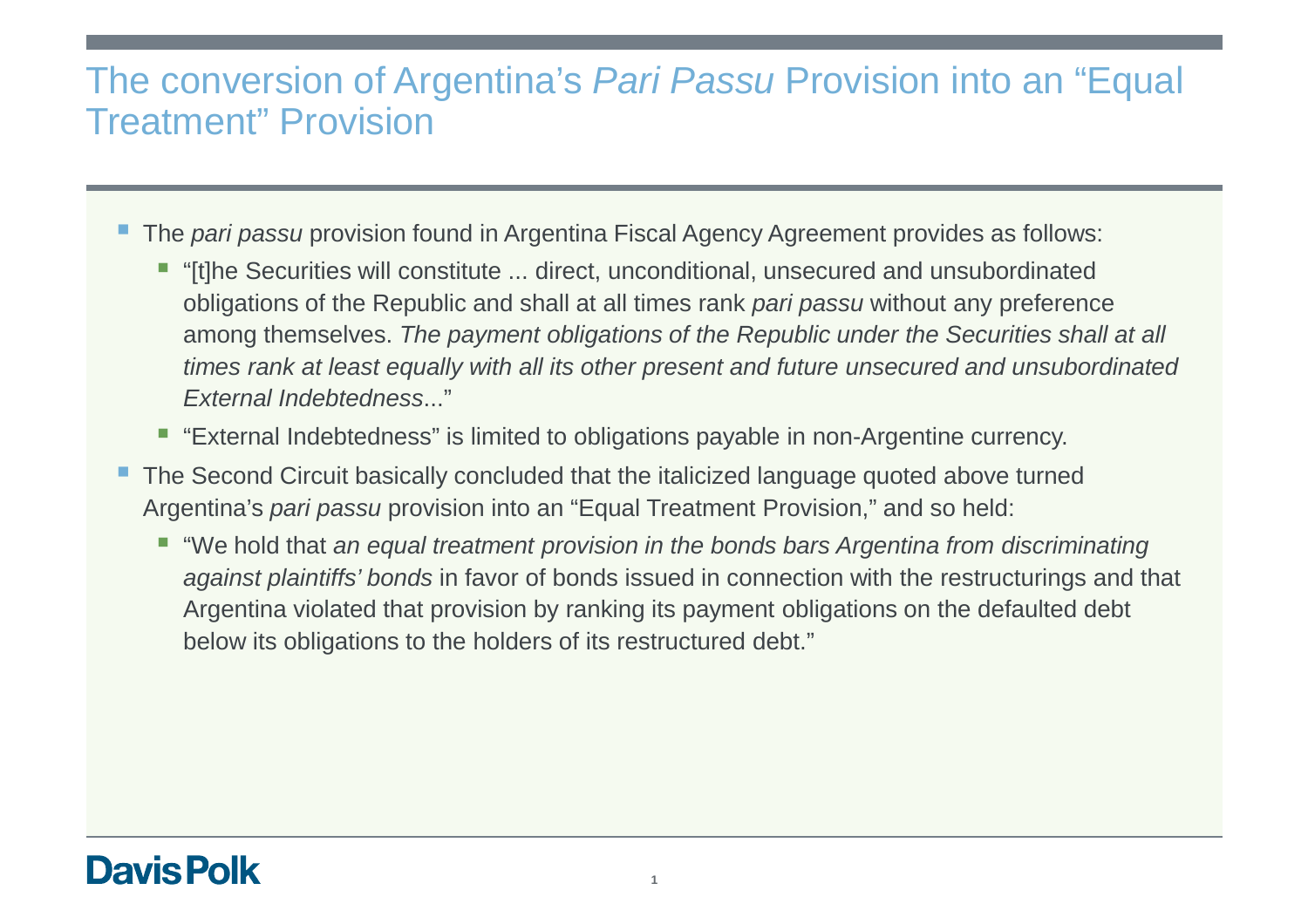### The conversion of Argentina's Pari Passu Provision into an "Equal Treatment" Provision (cont.)

- The Court reached this conclusion when it rejected Argentina's argument that the clause prevented only "legal subordination," and agreed with NML's argument
	- "that there was "de facto" subordination because Argentina reduced the rank of plaintiffs' bonds to a permanent non-performing status by passing legislation barring payments on them while continuing to pay on the restructured debt and by repeatedly asserting that it has no intention of making payments on plaintiffs' bonds."
- The Court then elevated the significance of the second sentence of the provision by concluding that
	- "the second sentence ('[t]he payment obligations . . . shall at all times rank at least equally with all its other present and future unsecured and unsubordinated External Indebtedness.') prohibits Argentina, as bond payor, from paying on other bonds without paying on the FAA Bonds.
- Having given the provision its "Equal Treatment" meaning, the Court went on to
	- **T** "affirm the judgment of the district court; we find no abuse of discretion in the injunctive relief fashioned by the district court, and we conclude that the injunctions do not violate the Foreign Sovereign Immunities Act ('FSIA')."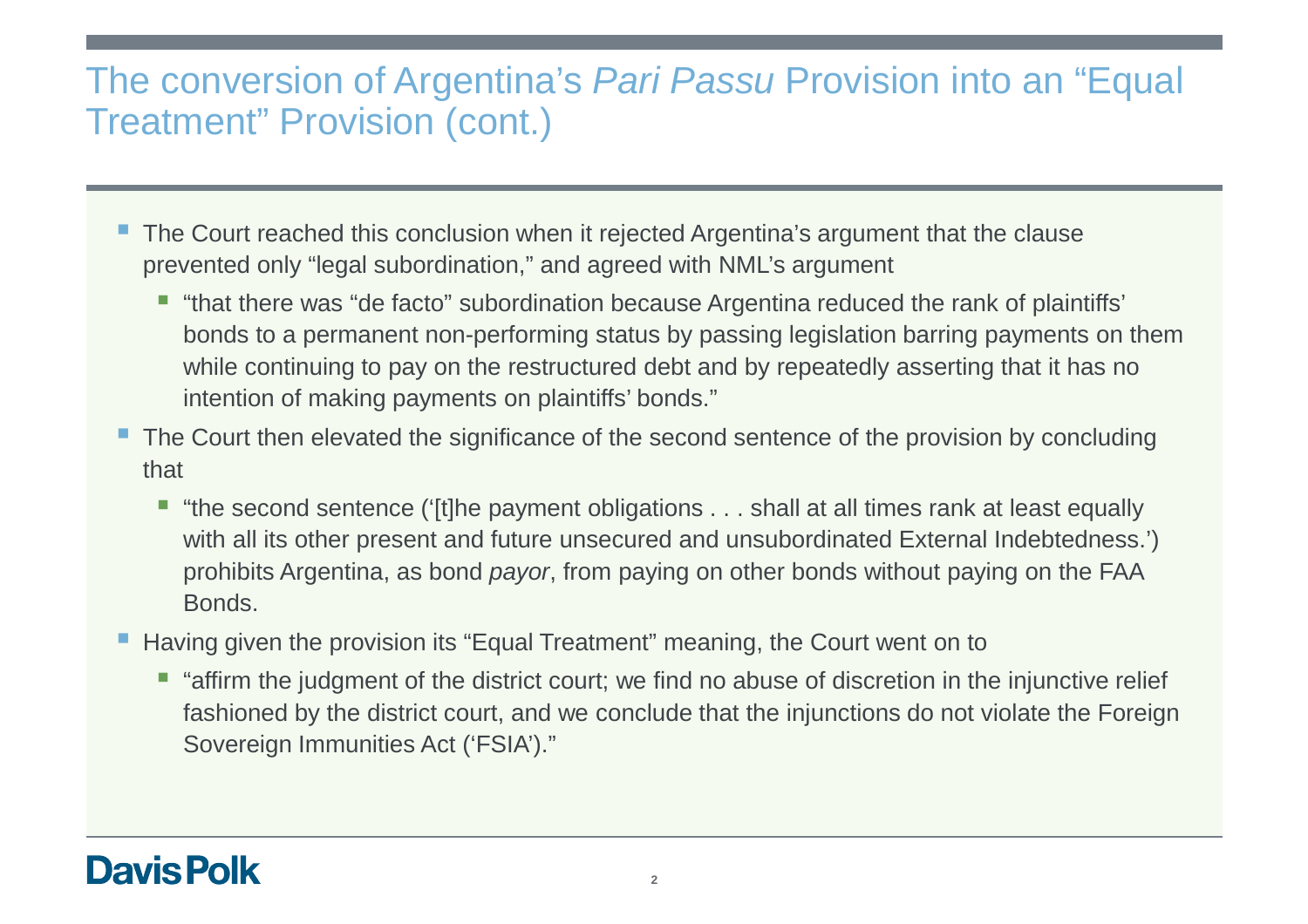## The Meaning to be Given to the Typical Pari Passu Provision

- **The construction given Argentina's pari passu provision by the Second Circuit first saw** light of day in litigation brought by Elliot Associates (an NML affiliate) against Peru in 1996 when a lower Court in Belgium issued an *ex parte* temporary restraining order that give the reading momentary credence. That credence then appeared justified when Peru capitulated and settled with Elliot before the TRO could be challenged on appeal a mere three days hence. The meaning of *pari passu* has since been much mooted without discernible success in a host of law review articles, and by commentators and industry groups in the United States and abroad.
- The Second Circuit was able to draw license for its construction from the learned views of Lee Buchheit, who remarked more than twenty years ago that "no one seems quite sure what the clause really means, at least in the context of a loan to a sovereign borrower." Lee C. Buchheit, The Pari Passu Clause Sub Specie Aeternitatis, 10 Int'l Fin. L. 11, 11 (1991). Mr. Buchheit went on in that article and elsewhere, however, to make plain that the meaning of the clause was not a mystery and that the construction urged by NML was not one that made sense or was shared by market participants.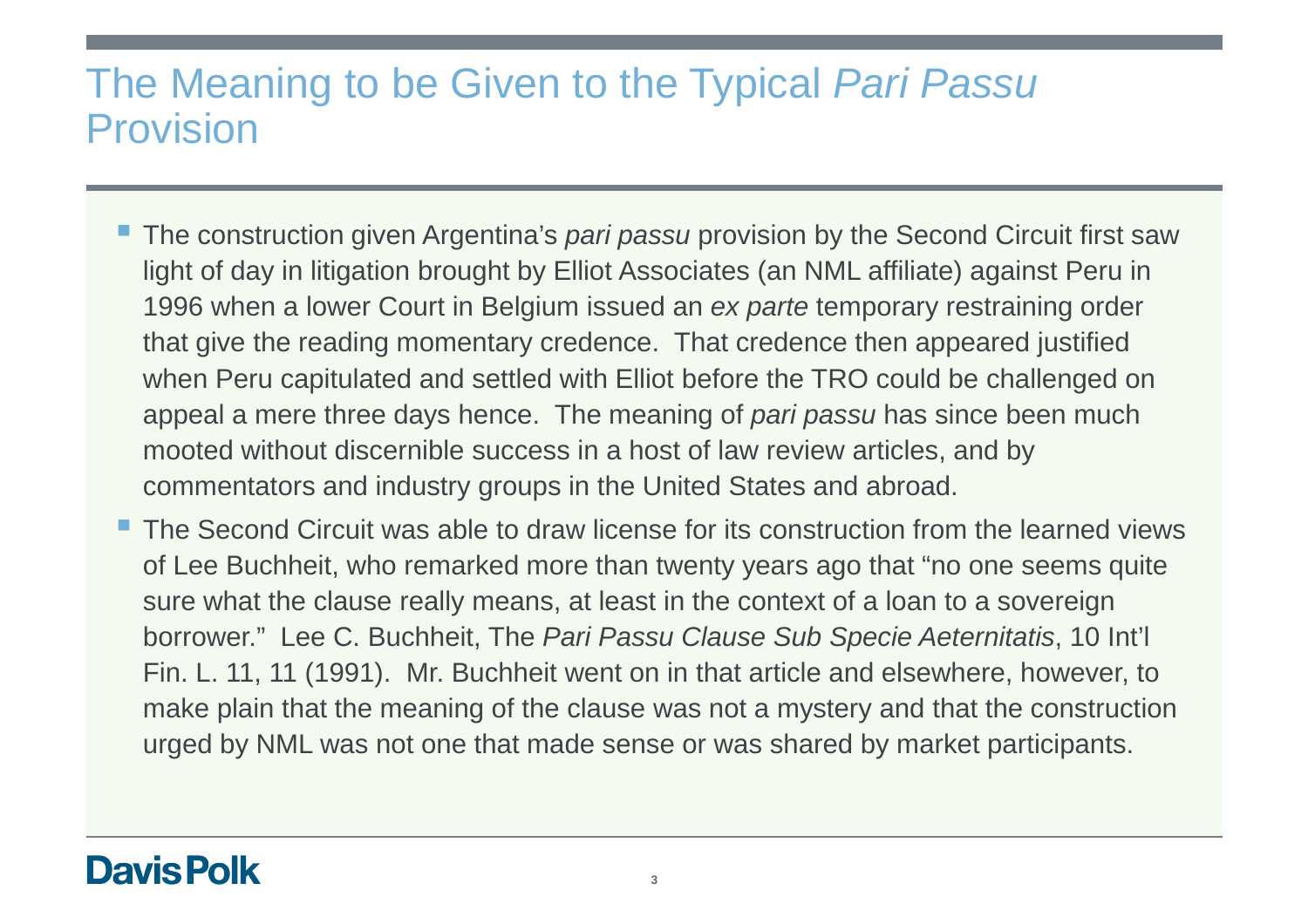# The Meaning to be Given to the Typical Pari Passu Provision (cont.)

- **Phillip Wood has posited that the provision admits two possible constructions, one** rendering it harmless boilerplate of limited utility in a sovereign context, the other converting it into a toxic and powerful recipe for stasis, harmful to borrowers and lenders alike.
- **When given a narrow reading to prevent the "mandatory legal subordination" of debt, a** debtor can "discriminate between creditors" so long as there is no "mandatory law" or "legally obligatory ladder of priorities" that subordinates some debt and prefers other debt. Given a broad construction, a defaulting debtor "must pay all its creditors ratably, regardless of whether there is a mandatory insolvency priority ladder imposed by law." See Allen & Overy LLP, The Pari Passu Clause and the Argentine Case 8 (Dec. 27, 2012).
- The pari passu clause here is effectively read to require all external debt rank at least equally, "and be paid as such," but the words requiring payment nowhere appear.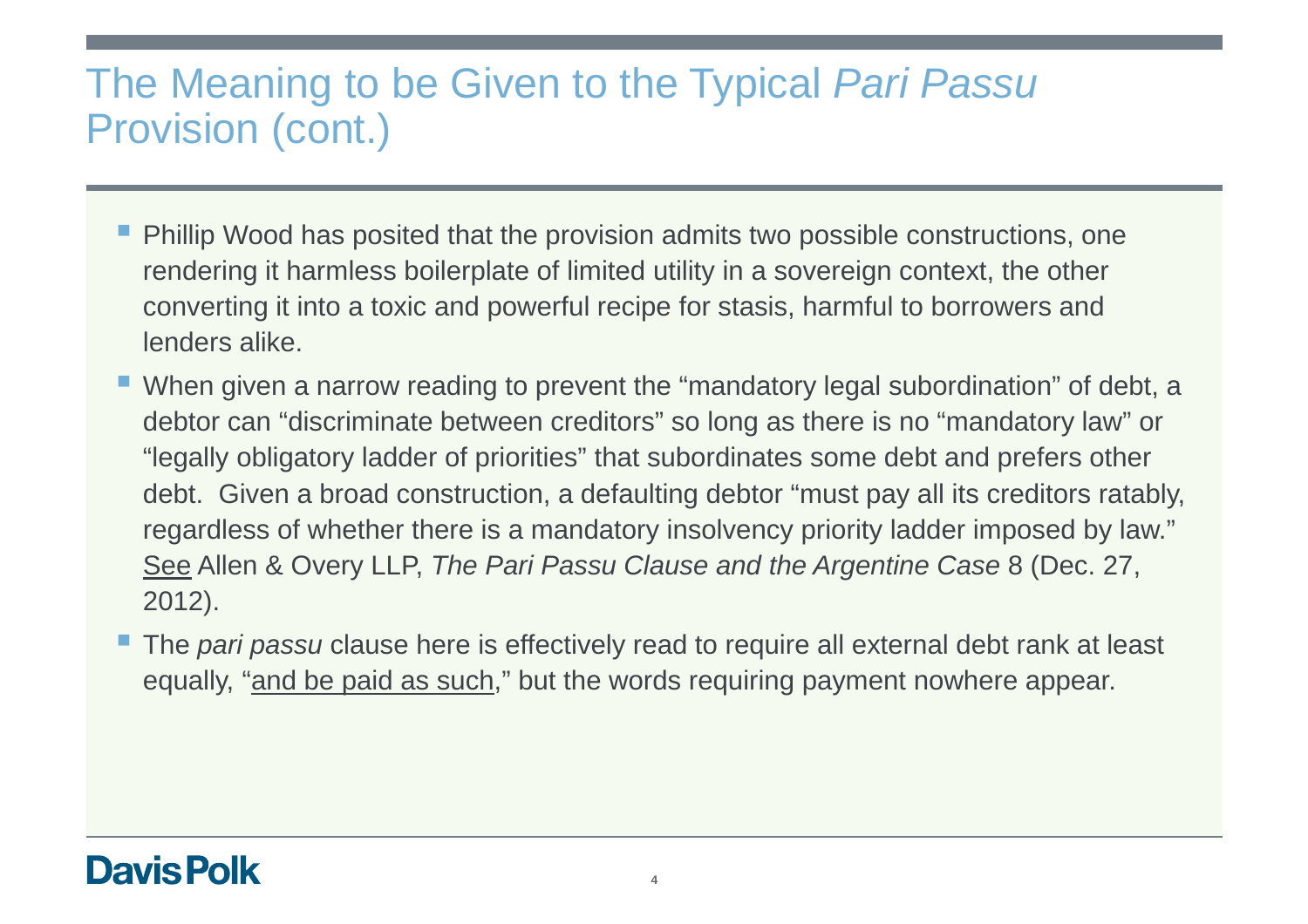# The Meaning to be Given to the Typical Pari Passu Provision (cont.)

- A 2005 report by the Bank of England's Financial Markets Law Committee ("FMCL") analyzed the meaning of the *pari passu* clause by surveying its use in contractual agreements worldwide, and warned that "both debtors and creditors would be prejudiced" by the wider interpretation, and concluded that such a reading was "unsupportable as a matter of English law except where the clause is very clearly drafted to achieve this effect." See Fin. Markets L. Committee, Issue No. 79, Analysis of the Role, Use and Meaning of Pari Passu Clauses in Sovereign Debt Obligations as a Matter of English Law (Mar. 2005).
- The only English Court to consider the question declined to give a *pari passu* the broad, toxic construction adopted by the Second Circuit at the urging of NML.
- The Second Circuit rejected views contrary to those offered by NML as being from "arguably biased commentators and institutions."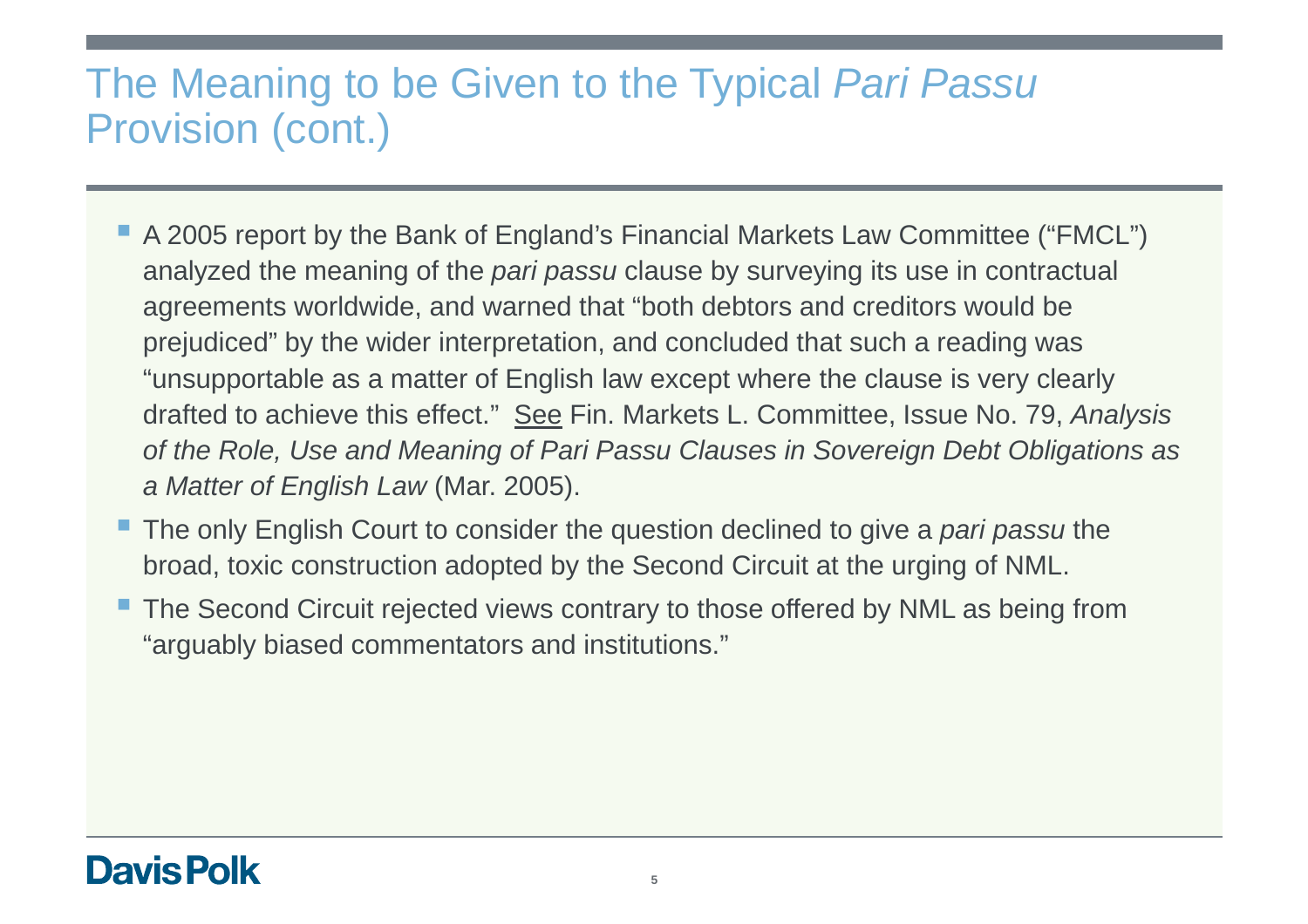## What sort of foundation for the Second Circuit's Holding was laid by the District Court?

- The Second Circuit had no written opinion from the District Court.
- However, the District Court appeared to be aware that the injunctions he was being asked to issue were unprecedented, and were not mandated by the language of the clause.
	- THE COURT: Now, look, [the proposed injunction] would indeed be a mechanism for enforcement but it also presents a very serious problem. So let me ask you this. Is there any legal authority, is there any legal basis for me to use the *pari passu* clause to interfere with the payment to the exchangers? . . . Now, if I entered this order, this would impose an obligation on the banks and it might impose an impediment upon the banks with respect to the exchange offer people which does not exist now. They get the money and presumably they pay the exchangers. There is no condition, no impediment. This would obviously present an impediment, a condition. Is there any legal basis for doing that? (2/23/12 Hearing Tr., T7:2-6, T7:24-8:5)
	- THE COURT: [T]he exchange offers were lawful, people subscribed to them and have rights under them, the exchange offer provides for payments . . . . (2/23/12 Hearing Tr., T11:2-4) (emphasis added).
	- THE COURT: I don't understand the *pari passu* clause or my order to mean that the Republic is forbidden to pay the exchange offers unless they pay NML. (2/23/12 Hearing Tr., T11:25-12:2) (emphasis added).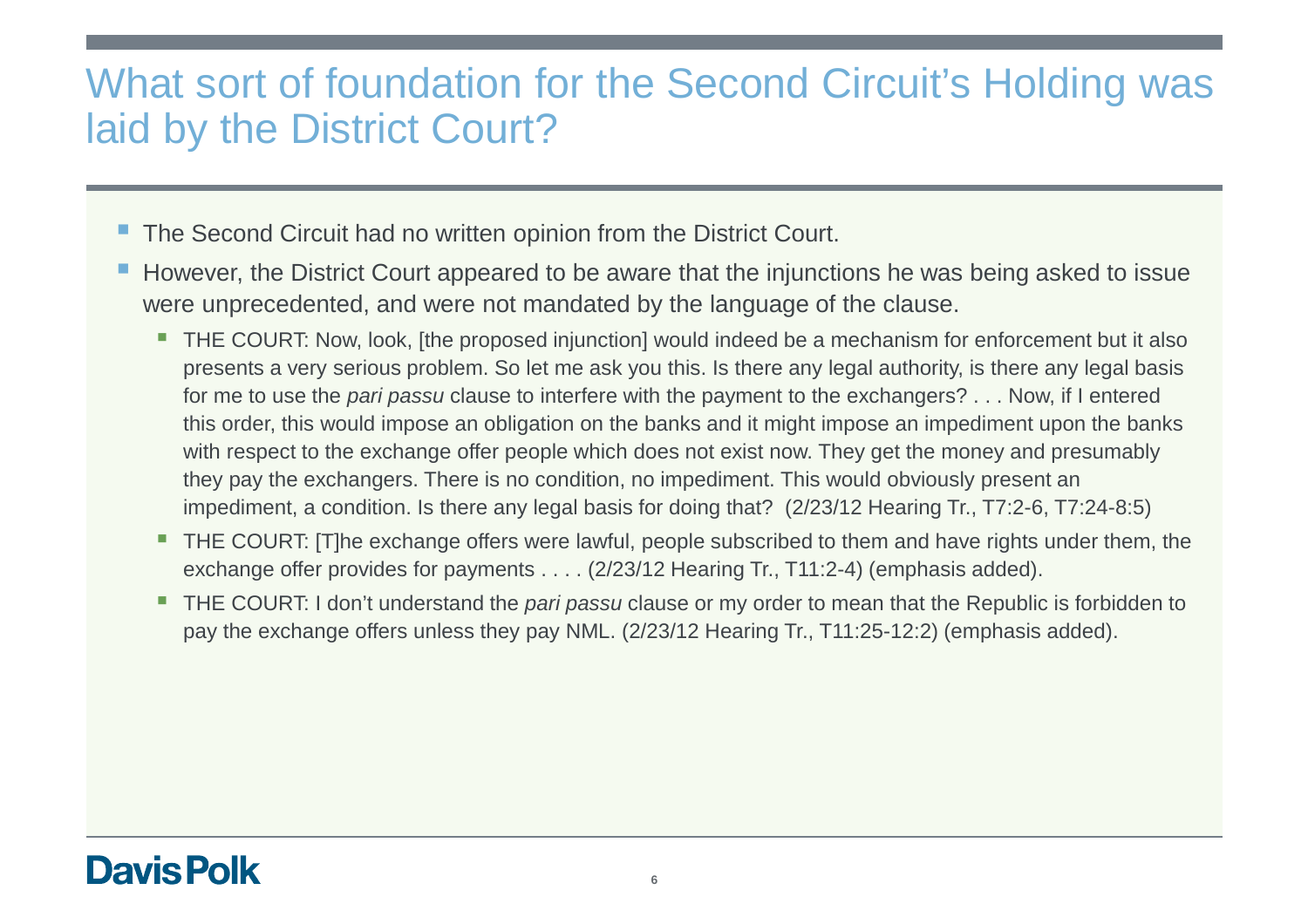# The foundation laid for the Second Circuit's HoldingNML's Position

- **MR. OLSEN [NML's counsel]: So we are saying to Argentina you must, if you** are going to pay the one, you have to pay the other, and we are telling you in an order from this court that you must do that and your agents and subordinates and people acting with you must not assist in evading that order.
- **THE COURT: I really don't agree with that. The rights of the exchangers were** not conditional on NML getting paid under the *pari passu* clause. (2/23/12 Hearing Tr., T13:5-12).
- **THE COURT: I am sticking to my position. I think that I cannot interfere with** the rights of the exchange offers by putting conditions on them or impediments on them. (2/23/12 Hearing Tr., T15:25-16:2).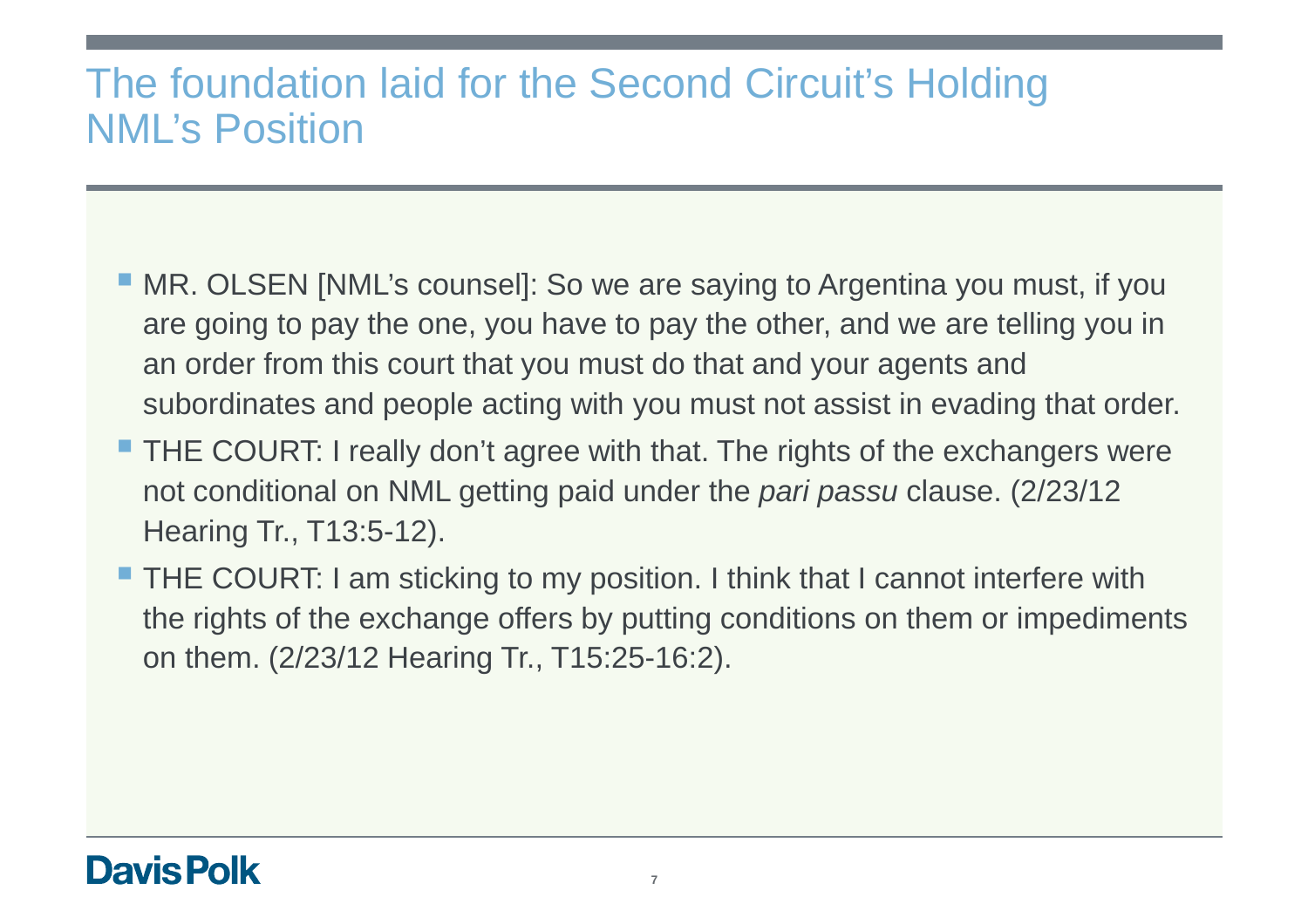#### The foundation laid for the Second Circuit's HoldingThe Conclusion

- THE COURT: "The facts of life are this, that there is a *pari passu* clause in the documents. We do not have a normal situation. We don't have a situation where you have an honest debtor with assets available that can be subjected to the normal processes of the court. We don't have it. We have litigation that goes on and on.
- "What the plaintiffs here are trying to do is to see if there is yet another device which might get them their just payments and end the litigation. It has a lot of problems, but Mr. Olson and his colleagues, they know their problems. They are not poor law students. But they are trying to do something which is intended to overcome the lawlessness of the Republic.
- "I am going to sign this order. It's not the first time that a court has signed an order that may have problems. But to me the bigger overriding problem is the lawlessness of the Republic. When I say lawlessness I mean the deliberate, continued failure to honor the most clear-cut obligations in the debt instruments, the most clear-cut assurances in the debt instruments. Those have been turned into a dead letter by the Republic. Well, they are not a dead letter in this courtroom. (2/23/12 Hearing Tr., T48:12- 49:10) (emphasis added).
- The conclusion is inescapable that the injunctions issued by the District Court were strongly influenced by the District Court's frustration with Argentina.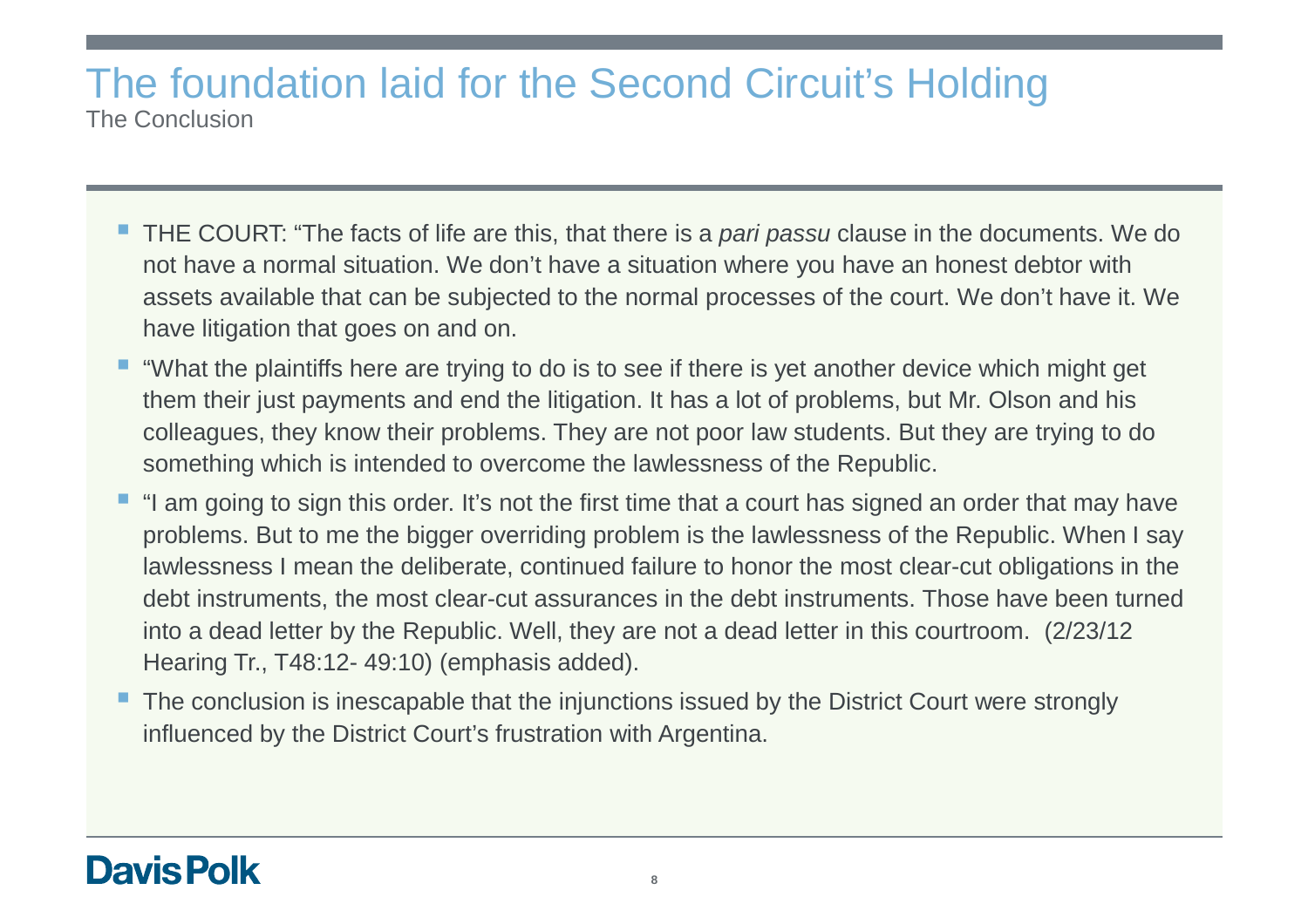### The Construction to be Given a *Pari Passu* Clause, and the Availability of Any Remedy Other than Acceleration, are Basically Questions of State Law

- Having concluded that the pari passu provision required Equal Treatment, and that the undertaking to provide it had been breached, the Court of Appeals next concluded that the remedy of acceleration was not sufficient, presumably because the debt in default had already been accelerated. The Court then affirmed the District Court's effort to provide "Equal Treatment" through its resort to the equitable remedy of specific performance and its issuance of its twin injunctions. In this regard, the Court held that, because the remedy of specific performance had not been expressly excluded in the FAA, New York law permitted its use.
- **The meaning to be given Argentina's** *pari passu* **provision, and whether anything** beyond acceleration would be an appropriate remedy for its breach, are principally questions of New York law. As such, they are of limited interest to the Supreme Court even if wrongly decided. While the possibility remains that Second Circuit en banc could be persuaded to revisit Argentina's arguments on these issues, review by the full Court is perhaps less likely than review of the case by the Supreme Court.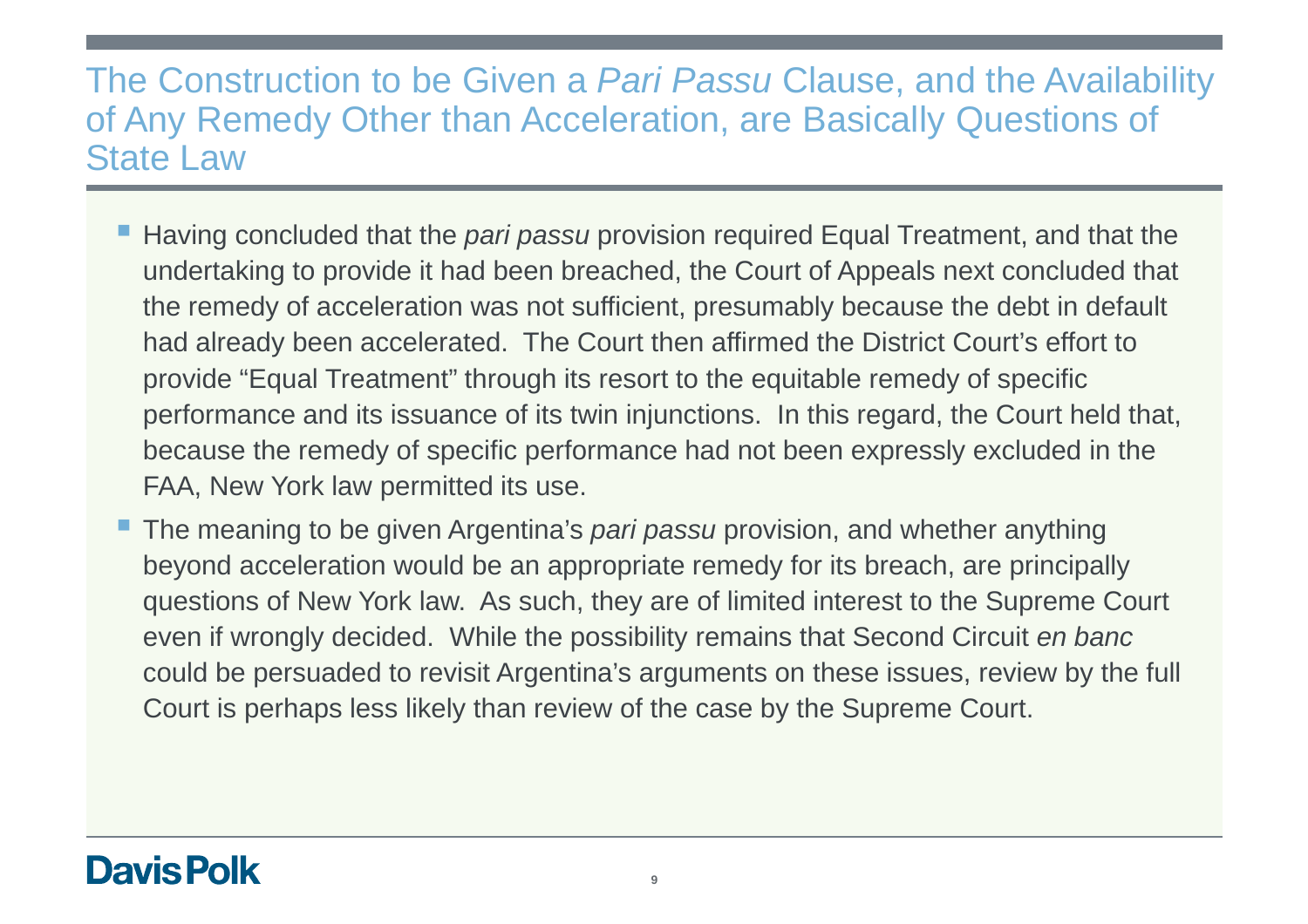# What then are the federal questions implicated by the Court's decisions?

# **There would appear to be at least three:**

- First, whether the mandatory injunction directing Argentina to pay NML and other holdouts if it makes any payment to the Exchange Bondholders contravenes the Foreign Sovereign Immunities Act because it inevitably requires Argentina to use property immune from enforcement – its "fiscal reserves" located outside the United States – to satisfy the injunctions.
- Second, whether the Court ignored its own holding in Allied Bank International v. Banco Credito Agricola de Cartago when it concluded that Argentina's payment moratoria and adherence to the Lock law effected a *de facto* subordination of holdout debt in rank.
- **Third, whether the issuance of an injunction prohibiting payment to the Exchange** Bondholders, and subjecting the Indenture Trustee and clearing institutions to contempt if they exercised their fiduciary and contractual duties to the Exchange Bondholders reflected a proper balancing of the equities, and a sound exercise of discretion.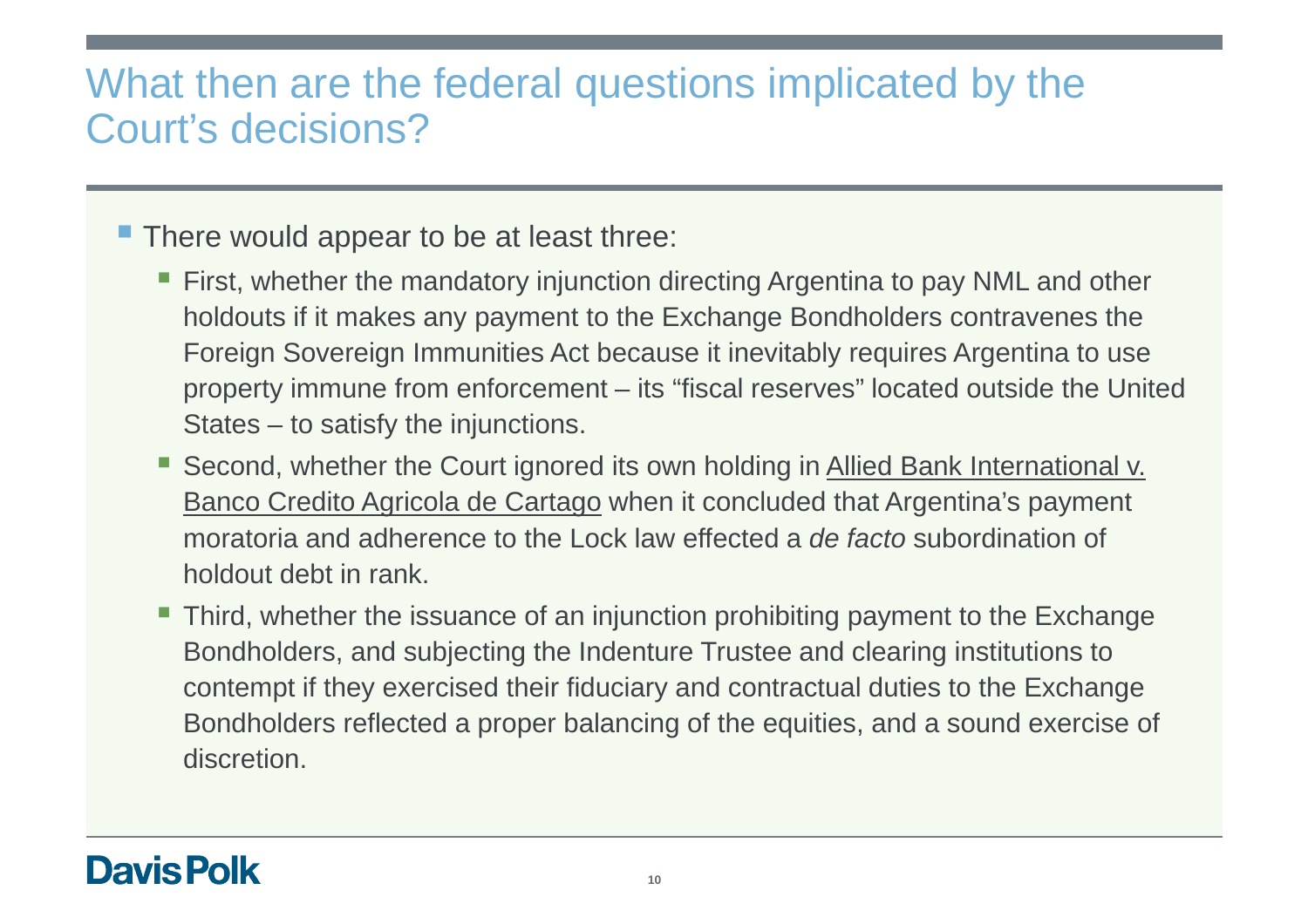# The Second Circuit's Determination of the FSIA Issues

- In its October 26 opinion affirming the Injunctions, the Second Circuit first noted that Section 1609 of the FSIA provides that
	- "[the] property of a foreign state in the United States shall be immune from attachment arrest and execution except as provided in Sections 1610 and 1611 of this chapter."
- The corollary to this statutory rule is that property of a foreign state outside the United States - hence not "property in the United States of a foreign state . . . used for a commercial activity in the United States" – is absolutely immune from "attachment arrest and execution."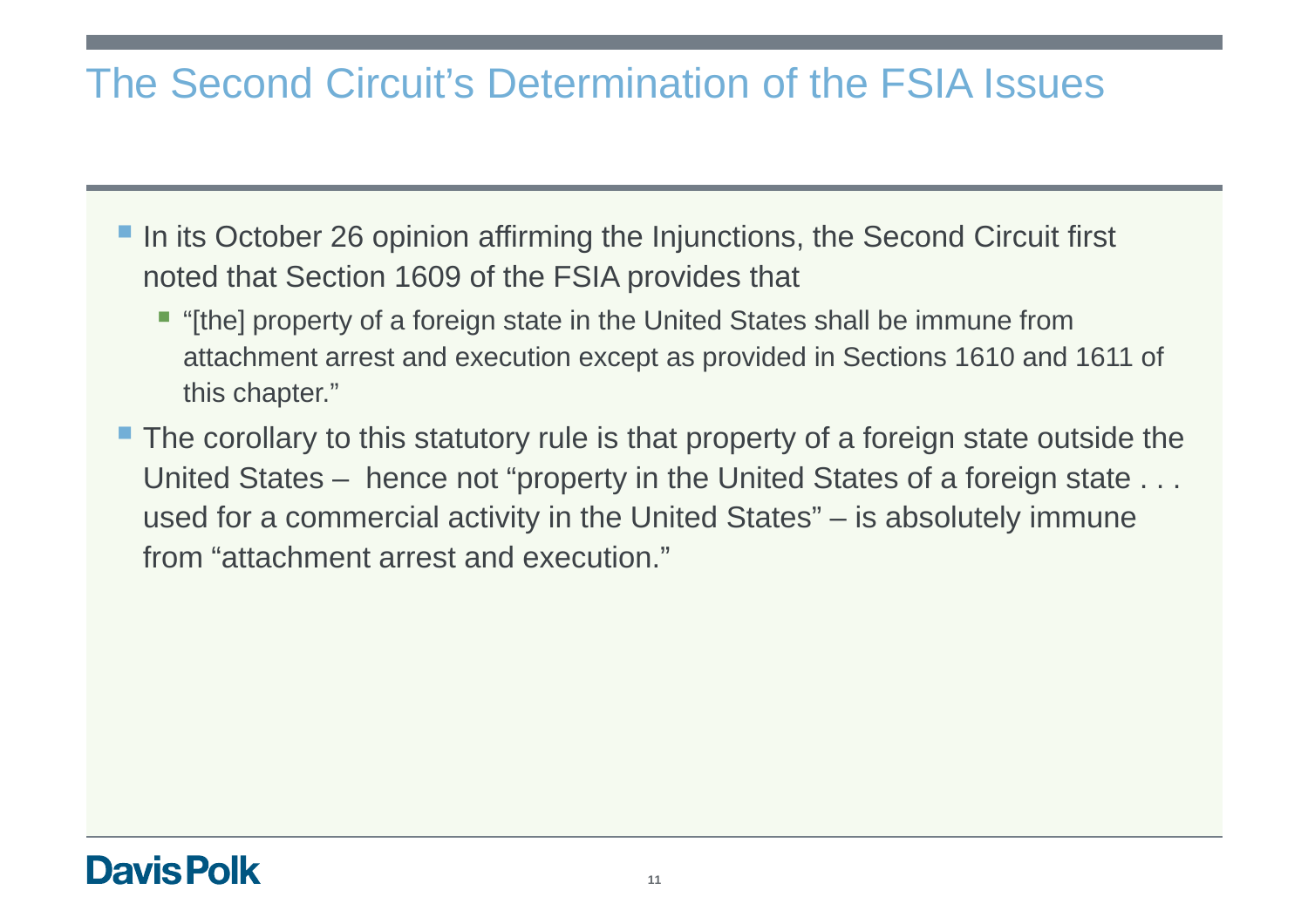### The Second Circuit's Determination of the FSIA IssuesHOLDINGS

- After first recognizing its holding in S&S Machinery Co. v. Masinexportimport, 706 F.2d 411, 418 (2d. Cir. 158), by acknowledging that courts are also barred from granting, "by injunction, relief which they may not provide by attachment," *id.* at 262, the Court stated that the terms used in Section 1609 – "attachment arrest and execution" – referred and were limited to a court's "seizure and control over specific property."
- The Court then went on to conclude that the Injunctions did not contravene Section 1609 because "[t]hey affect Argentina's property *only incidentally to* the extent the order prohibited Argentina from transferring property to some bondholders and not others," and "because they do not require Argentina to pay any bondholder any amount of money." (Emphasis added.)
- The Court then held that, "because the Injunctions do not deprive Argentina of control over any of its property, they do not operate as attachments of foreign property prohibited by the FSIA." Rather, the Court noted, "the injunctions allow Argentina to pay its FAA debt with whatever resources it likes."
- The effect of the Court's holding is to untether the enforcement remedy of specific performance from the very specific and rigorous limitations placed on enforcement by Sections 1609 and 1610 of the FSIA, and to render the situs and nature of the property subject to injunctive relief irrelevant even if clearly immune.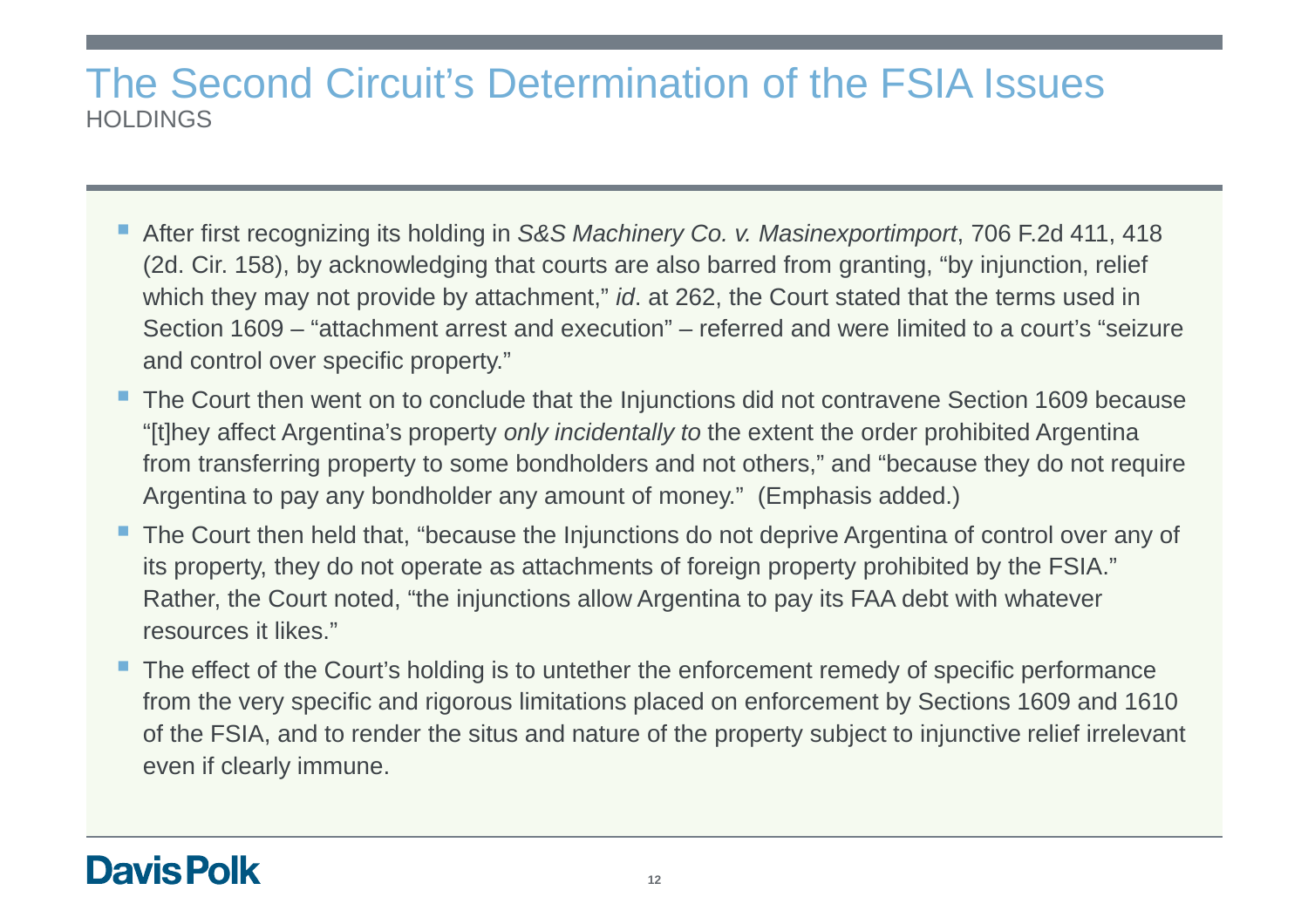### The Second Circuit's Determination of the FSIA IssuesANALYSIS

- The factual assertions made by the Court to square its conclusion with the limitations imposed by Sections 1609 and 1610 are difficult to reconcile with those limitations.
	- How is it possible, for example, for Argentina not to be the deprived of control over that portion of its property needed to make an "equal payment" to NML and the other holdouts?
	- How can mandatory injunctions affect Argentina's property "only incidentally," and how can it be that the injunctions do not require Argentina "to pay bondholder any amount of money" given the very specific direction to do so.
- The Court's statement that the injunctions do not "limit the *other* uses to which Argentina may put its fiscal reserves," presumably "fiscal reserves" *not* being used to comply with the injunctions, makes plain its recognition that Argentina's use of *some* of its "fiscal reserves" was being limited (emphasis added).
- **Moreover, the mere reference to "fiscal reserves" is an acknowledgment that the** injunction operated to impede the use of property presumptively immune virtually by definition, because located outside the United States.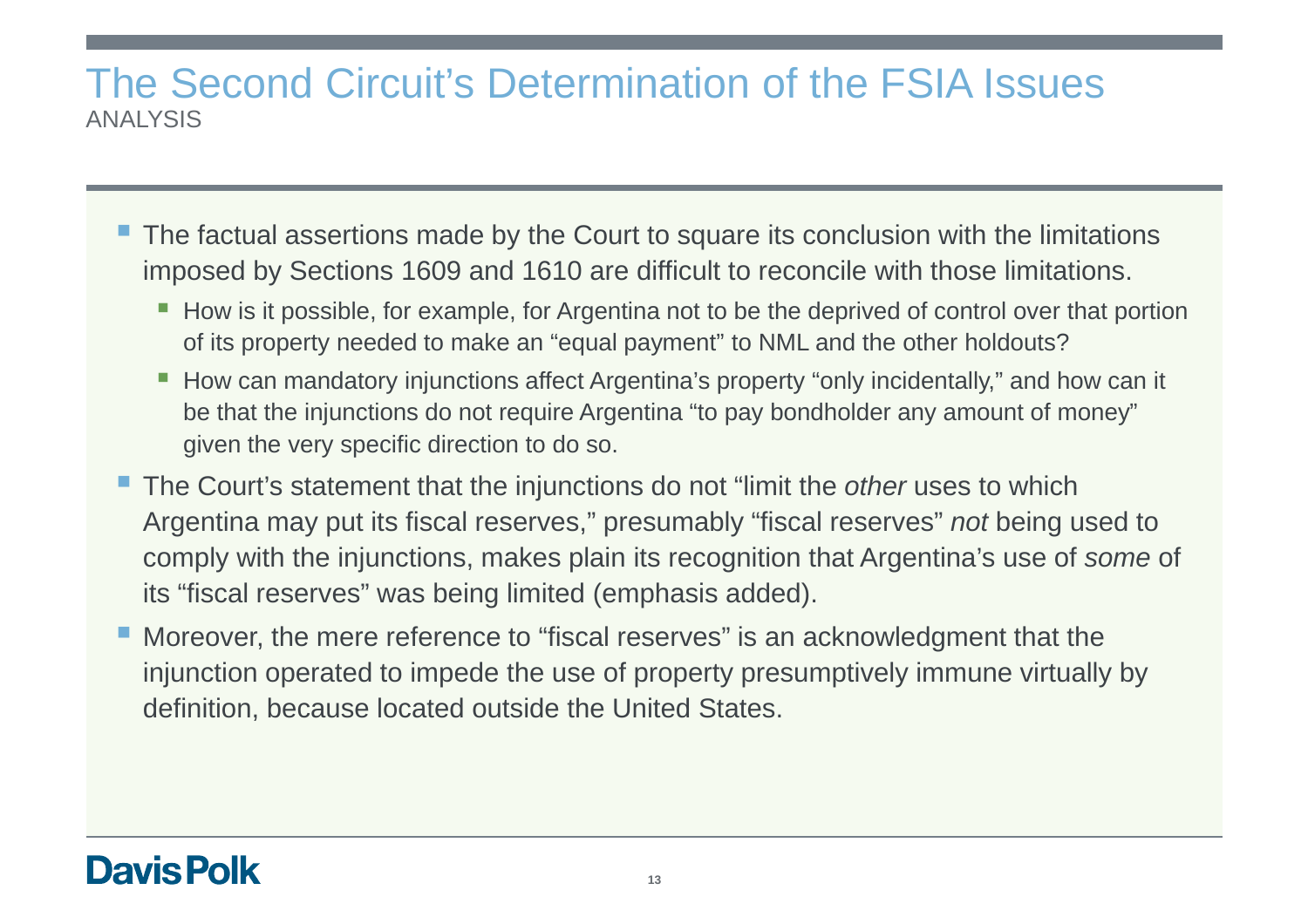#### The Second Circuit's Determination of the FSIA IssuesNML II

- In addition, as the District Court noted in his clarifying opinion on November 21 following remand to determine the formula intended to the "ratable" payment order, that, "at some point in December 2012, when Argentina makes the interest payments on the Exchange Bonds, amounting to a total of \$3.14 billion, Argentina will be required to pay Plaintiffs approximately \$1.33 billion." The payment of this amount "is to be made into an escrow account," a directive providing further confirmation that the District Court intended to exercise dominion over Argentine property.
	- The Second Circuit did not address these observations in NML II.
- The District Court also acknowledged in his clarifying opinion on remand that "what is being done here is not literally to carry out the *Pari Passu* clause, as would be done in an ordinary commercial situation, but to provide a remedy for Argentina's violation of the clause."
	- The Court's statement thus makes plain that the injunctions don't simply "direct Argentina to comply with its contractual obligations," one of the other predicates for the Second Circuit's decision, but are more clearly an alternative mode of attachment or execution, whether pre- or post-judgment.
- Finally, because of NML's repeated references in the District Court and in the Court of Appeals to reserves held by the Central Bank of Argentina with the BIS, it is clear that the Second Circuit was directing Argentina to use its immune assets to pay NML and the other holdout creditors.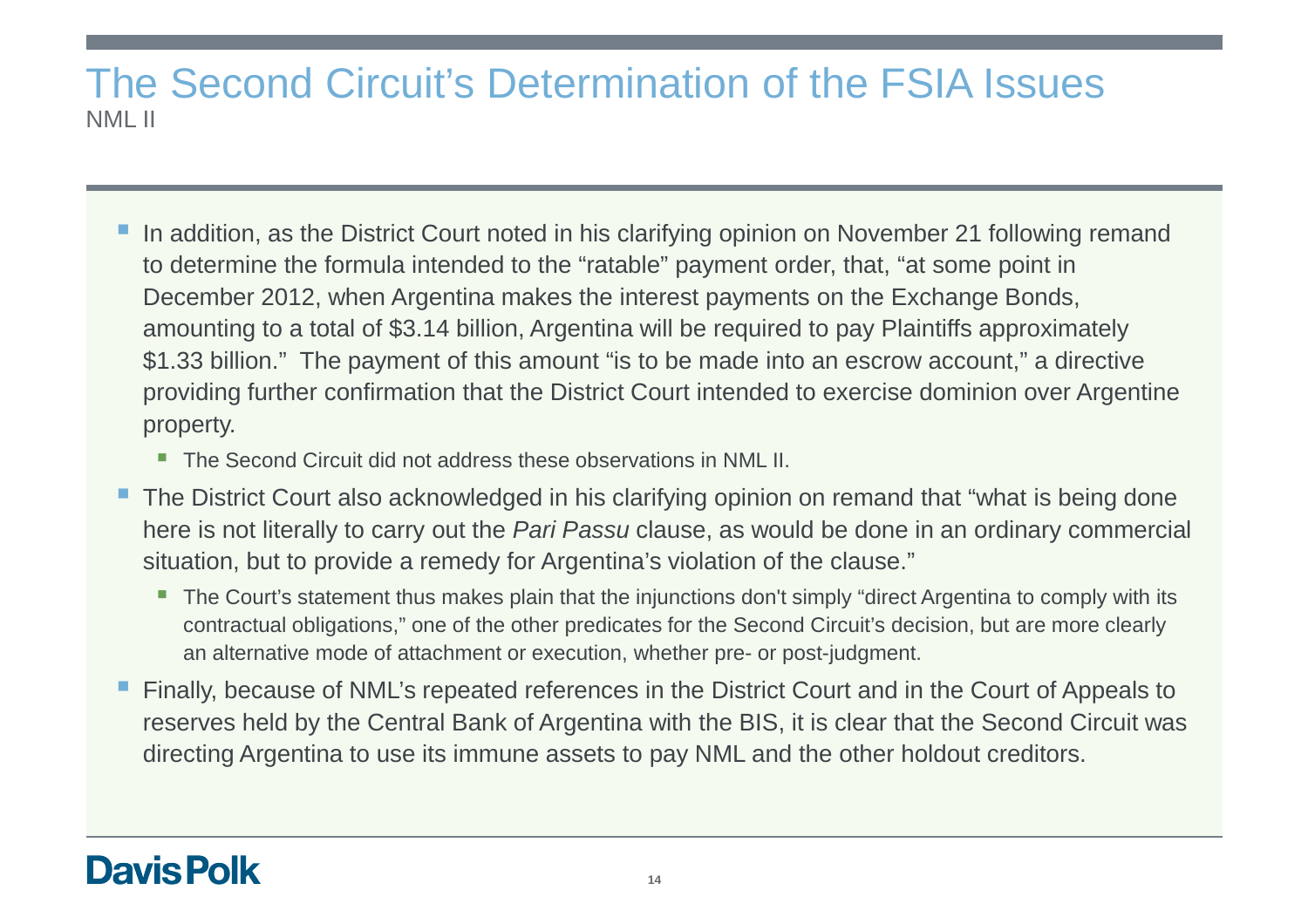# The Act of State Doctrine, Argentina's Payment Moratoria and the Lock Law

- The argument that the Lock Law is the real culprit in this case has become conventional wisdom. Even the United States hoped to pin the decision on the Lock Law. See U.S. Amicus Br. in Support of Rehearing:
	- "While the United States has taken no position on whether the unique Lock Law itself violates the *pari passu* clause, it appears that such a ruling would not harm sovereign debt restructuring generally."
- **Because neither Argentina's continuing moratoria on payment to holdout** creditors, as given legislative expression in the Lock Law could affect the ranking or enforceability of holdouts debt, the Lock Law is a red herring.
- The "Lock Law," since repealed, simply provided that "[t]he national State shall be prohibited from conducting any type of in-court, out-of-court or private settlement with respect to the bonds . . ." The Lock Law was thus no more than a legislative effort to limit the ability of the Executive to settle with holdouts on terms more favorable than those received by the Exchange Bondholders.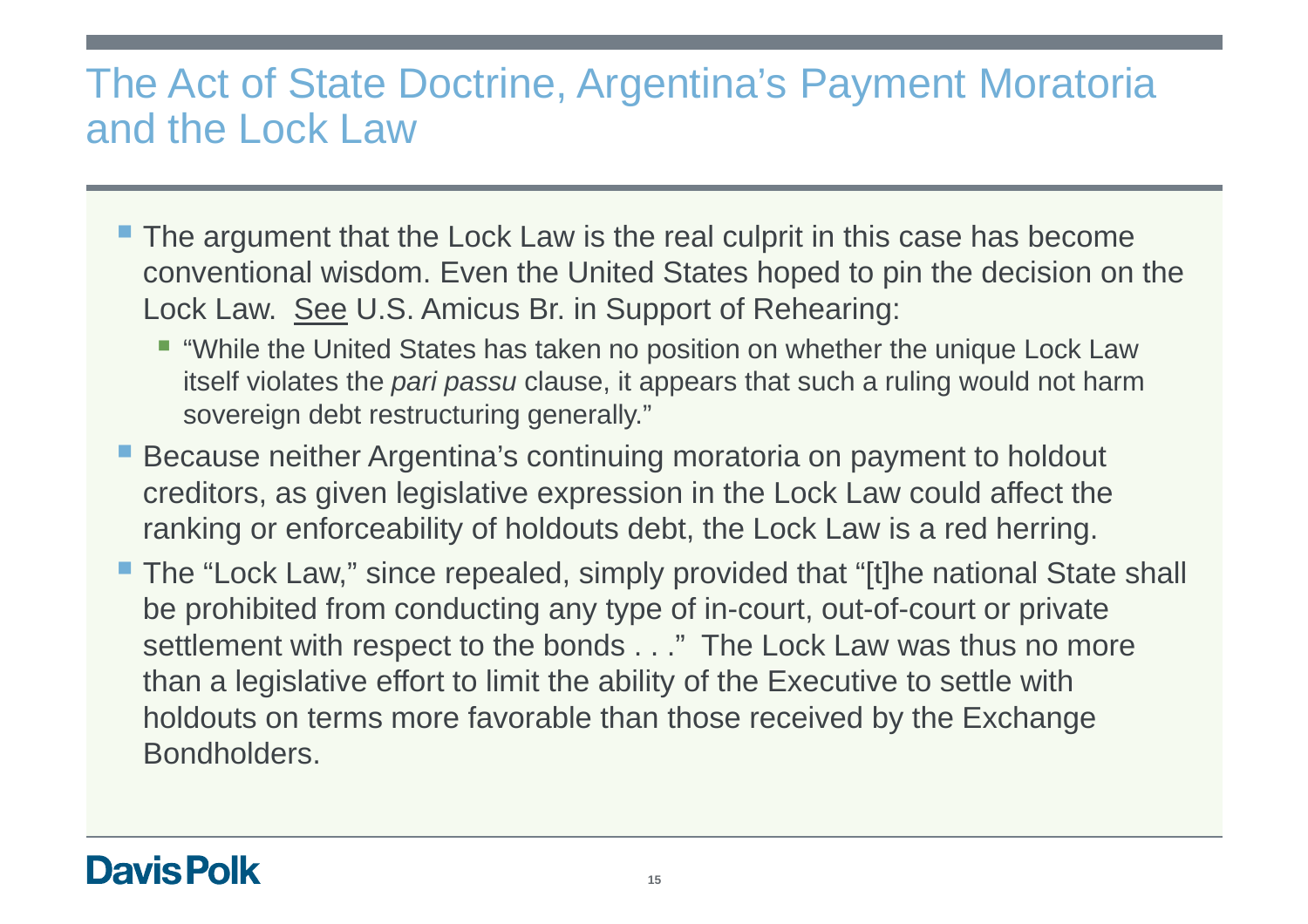# The Act of State Doctrine, Argentina's Payment Moratoria and the Lock Law (cont.)

- As applied by the Second Circuit en banc in Allied Bank International v. Banco Credito Agricola de Cartago, the Act of State Doctrine renders the debt moratoria, as well as the Lock Law, ineffective as mechanisms for subordinating holdout debt except in Argentina.
- The District Court in Allied held that because a Costa Rican suspension of U.S. Dollar debt payments was "public in nature, rather than commercial" and "in response to a serious national economic crisis," the Act of State doctrine required a New York court to give effect to a Costa Rican moratorium on debt repayment.
- After first affirming the District Court, the Second Circuit reversed the panel en banc, and held that, because New York was the situs of debt repayment, the Costa Rican moratorium could not be enforced in New York to prevent repayment. The United States should thus have been in a position to make plain that the Lock Law could not violate the pari passu provision instead of invoking it as the way to limit the applicability of the NML decision.
- Allied thus stands for the proposition that, when contract and debt repayment occurs outside a country's own borders, the Act of State Doctrine bars enforcement of the country's effort to interfere with efforts to enforce repayment of the debt.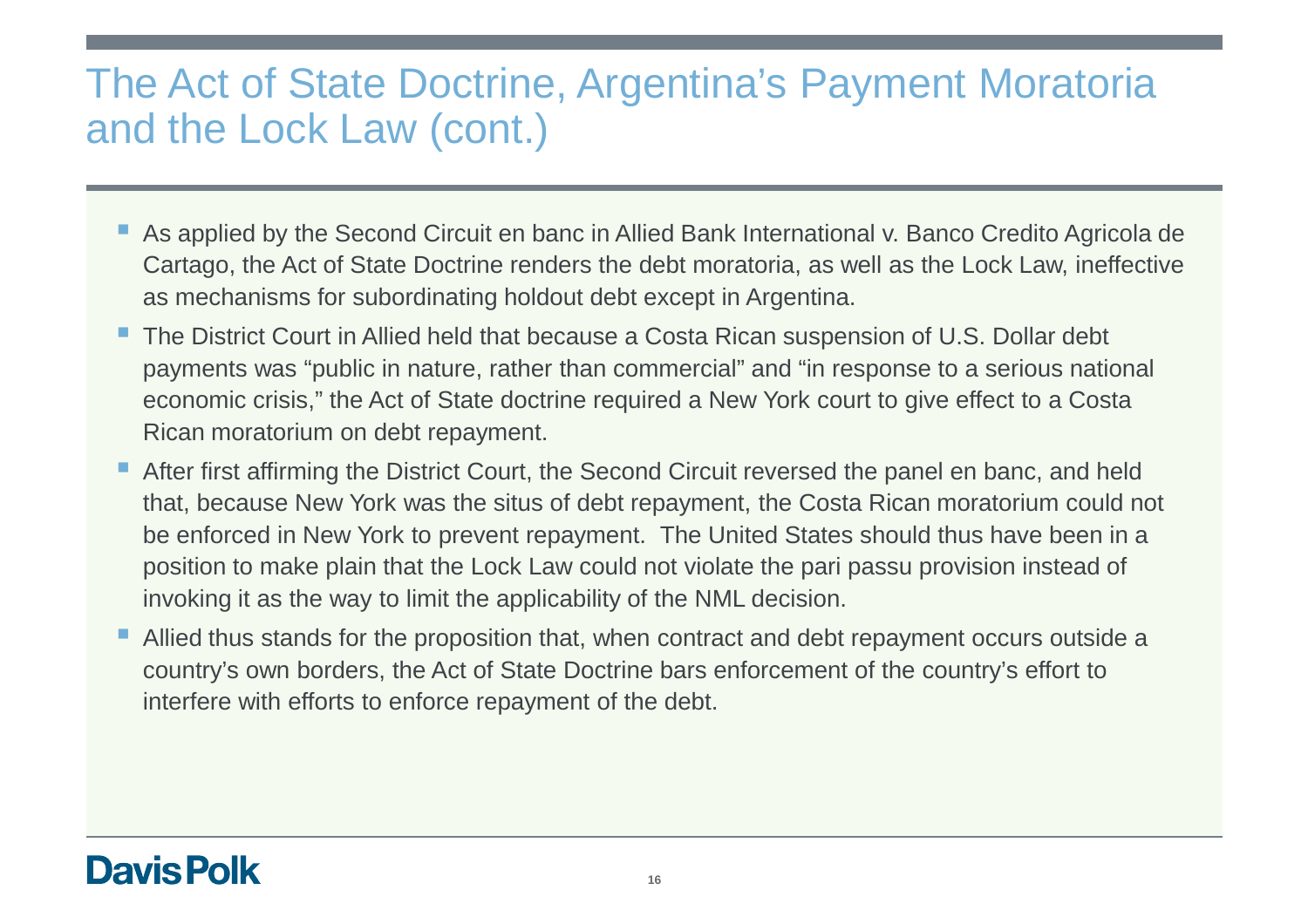# The Act of State Doctrine, Argentina's Payment Moratoria and the Lock Law (cont.)

- **Another aspect of the Act of State Doctrine was recognized in Underhill v.** Hernandez, 168 U.S. 250, 252 (1897):
	- **Exery sovereign State is bound to respect the independence of every other** sovereign State, and the courts of one country will not sit in judgment on the acts of the government of another done within its own territory."
- **Viewed in the light of Underhill v Hernandez, the mandatory injunction affirmed** by the Second Circuit can thus be seen as a directive by a U.S. court requiring the Argentine "national State" to violate its own moratoria, as well as the "Lock Law," a violation that would of necessity take place within the borders of Argentina. To that extent, the Second Circuit appeared prepared "to sit in judgment on the acts of [Argentina] done within its own territory."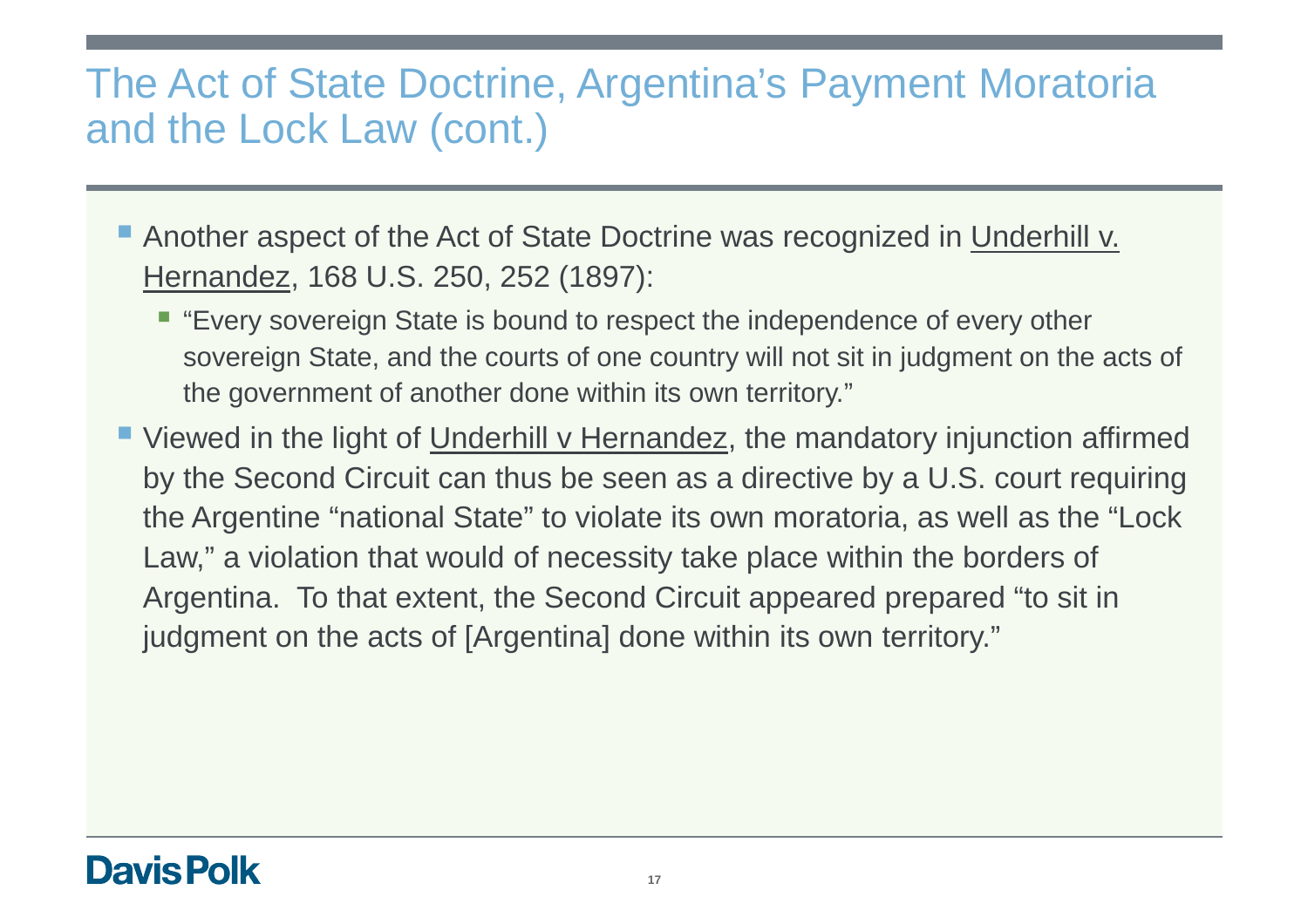# The Problem of Extraterritoriality

- The trend in the U.S. has been unfavorable towards application of U.S. statutes overseas.
- Morrison v. National Australia Bank Ltd., 130 S. Ct. 2869 (2010)
	- The Court addressed a subset of Section 10(b) claims—foreign plaintiffs suing foreign defendants in connection with securities traded on foreign exchanges.
	- The Court held that Section 10(b) of the Securities Exchange Act applies to fraud "only in connection with the purchase or sale of a security listed on an American stock exchange and the purchase or sale of any security in the United States."
	- "It is a 'longstanding principle of American law that legislation of Congress, unless a contrary intent appears, is meant to apply only within the territorial jurisdiction of the United States.'"
- Kiobel v. Royal Dutch Petroleum Co., 133 S. Ct. 1659 (2013)
	- Petitioners, a group of Nigerian nationals residing in the United States, sued certain Dutch, British, and Nigerian corporations. Petitioners sued under the Alien Tort Statute, 28 U.S.C. § 1350, "alleging that the corporations aided and abetted the Nigerian Government in committing violations of the law of nations in Nigeria."
	- The ATS provides, in full, that "[t]he district courts shall have original jurisdiction of any civil action by an alien for a tort only, committed in violation of the law of nations or a treaty of the United States."
	- Chief Justice Roberts, writing for a divided Court, concluded that "presumption against extraterritoriality applies to claims under the ATS." Since "all the relevant conduct took place outside the United States. And even where the claims touch and concern the territory of the United States, they must do so with sufficient force to displace the presumption against extraterritorial application."
- П The District Court's orders purport to bind anyone anywhere assisting Argentina in making non-ratable payments in any way, including payments being made to the Eurobondholders and to holders of bonds payable in Argentina.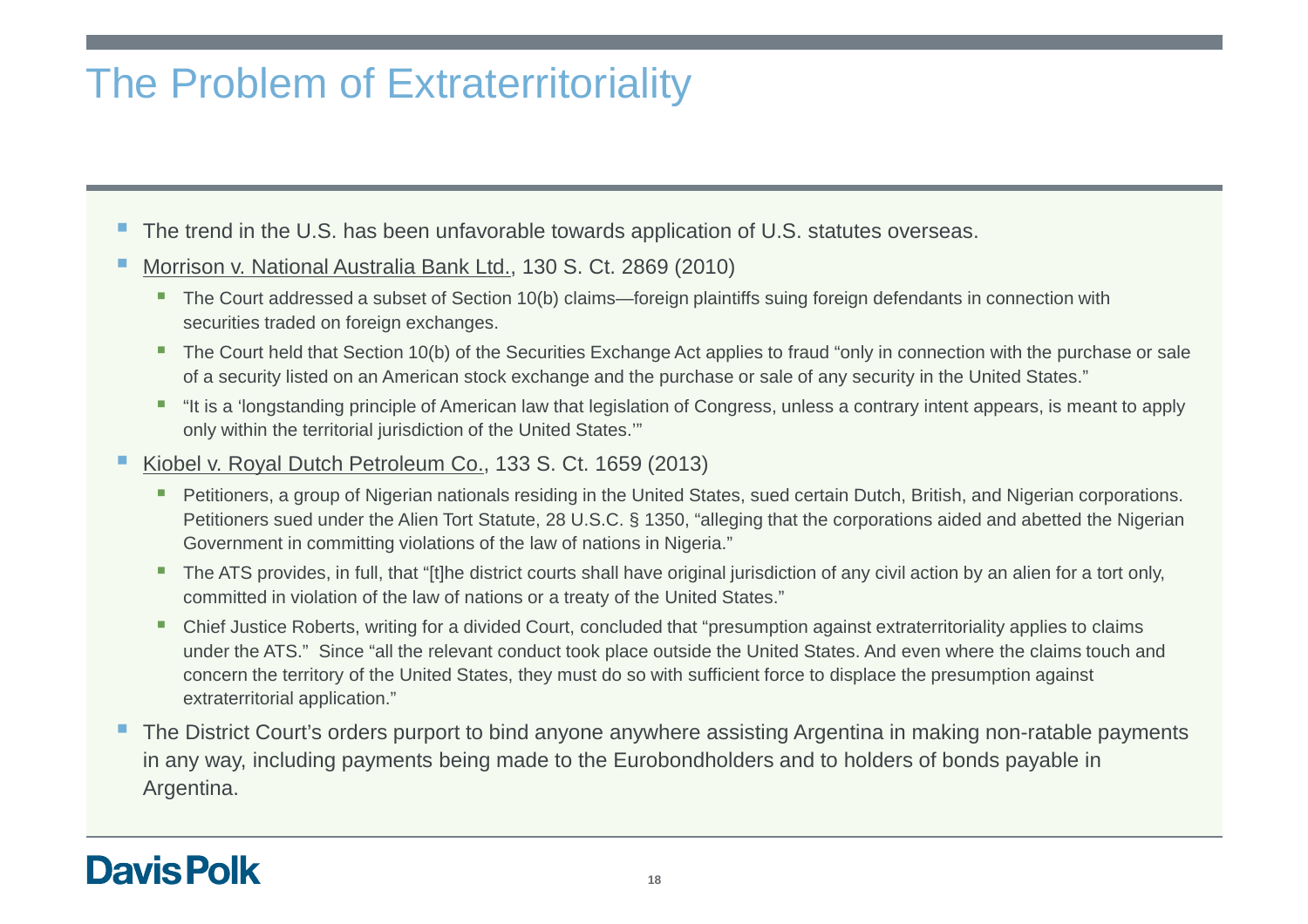# NML II

 THE RATABLE PAYMENT DETERMINATION BY THE DISTRICT COURT FOLLOWING REMAND AND THE QUESTION OF FAIRNESS TO THE EXCHANGE BONDHOLDERS AND OTHER THIRD PARTIES

- **In issuing its October decision, the Second Circuit remanded for a further proceeding to** ascertain the intended operation of the District Court's ratable payment formula, and to measure the impact of the injunctions on third parties and intermediary banks.
- On remand, the District Court concluded that:
	- "[t]he ratable payment formula depends on the amount that Argentina pays. If Argentina pays 100% of what is due on its exchange bonds (e.g., \$3.14 billion in December 2012), it must pay 100% of what it owes to plaintiffs (e.g., \$1.33 billion).
- With respect to third parties, the District Court held that the ratable payment injunction applies to anyone in "active concert or participation" with Argentina, including the Trustee and clearing systems line Euroclear, Clearstream and DTC, and that disobedience could result in contempt.
	- "It goes without saying that if Argentina is able to make the payments on the Exchange Bonds without making the payments to plaintiffs, the District Court and Court of Appeals' rulings and the Injunctions will be entirely for naught. To avoid this, it is necessary that the process for making payments on the Exchange Bonds be covered by the Injunctions, and that the parties participating in that process be so covered."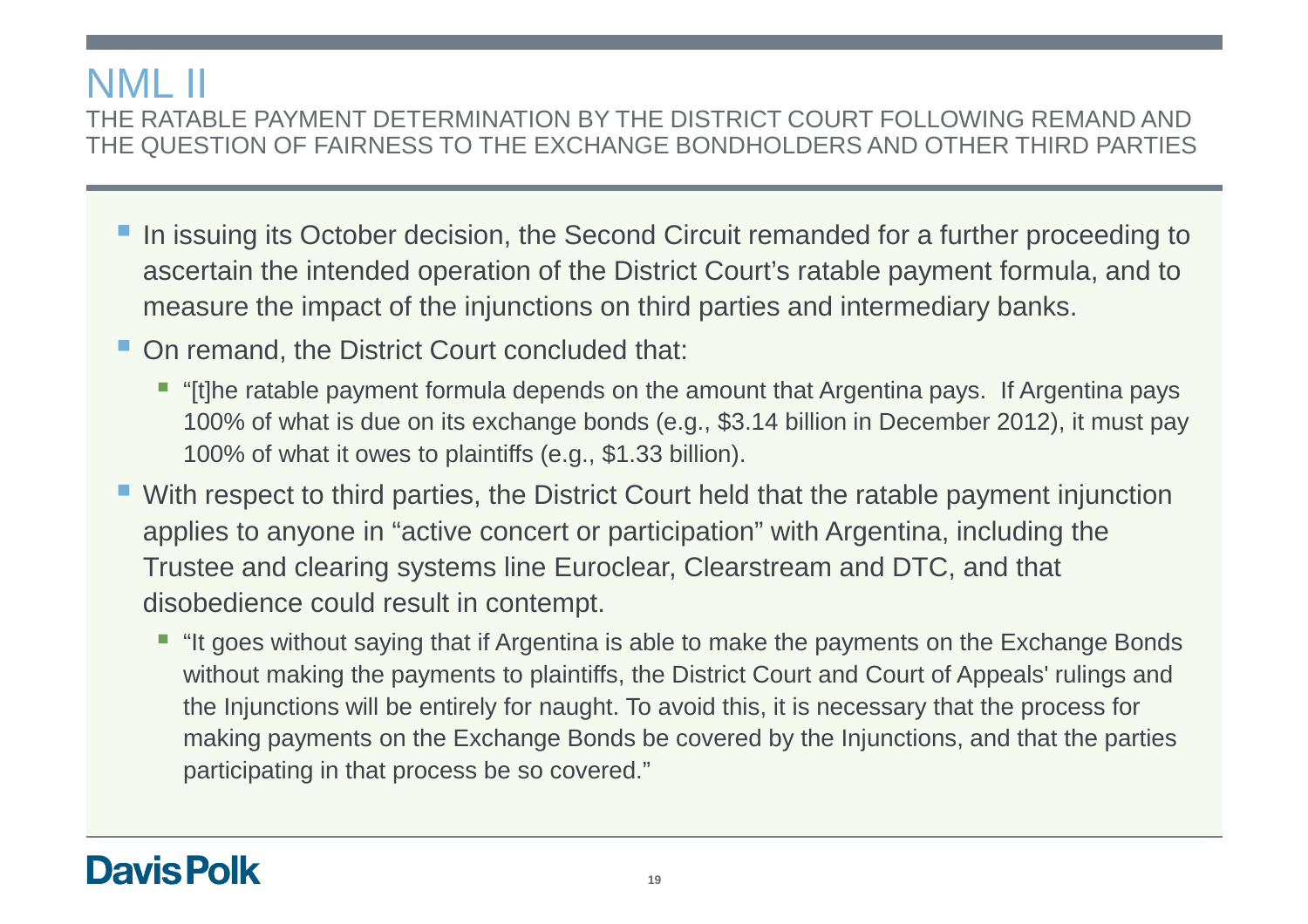# The October 2012 Decision (NML II)

In August 2013, the Second Circuit upheld the amended injunction.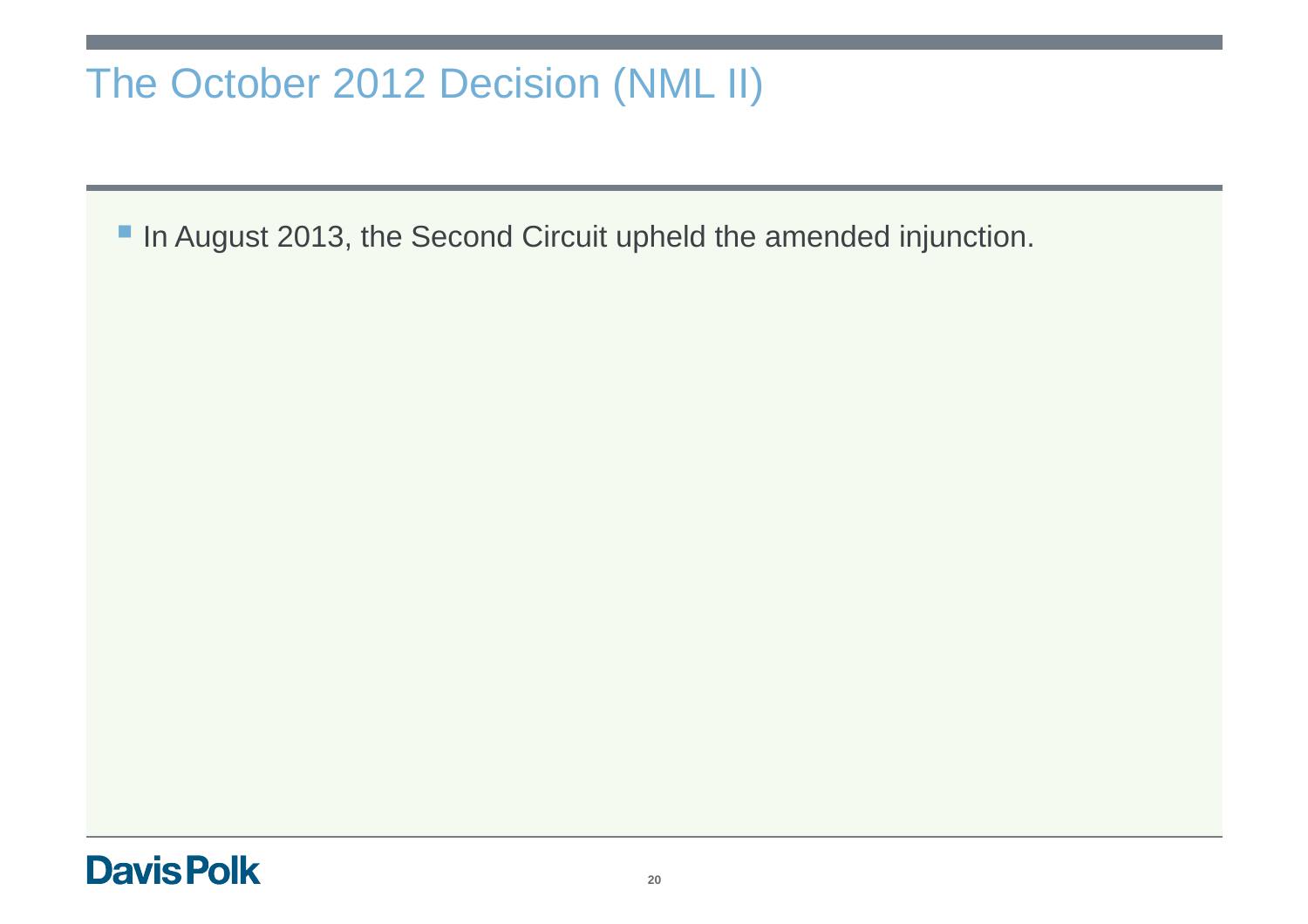# The Viability of the Pari Passu Provision as a Platform for Specific Performance

- The October decision was framed as providing "specific performance" of the *pari passu* provision. An equitable remedy like specific performance "may be ordered where no adequate monetary remedy is available and that relief is favored by the balance of equities, which may include the public interest." See 55 N.Y. Jur. 2d Equity § 18: "Consistent with the maxim that equity will not do for a person what that person can do through legal remedies without the aid of equity, equity will not entertain jurisdiction where there is an adequate remedy at law. Where an adequate remedy at law is provided, the reason for granting equitable relief disappears."
- The Second Circuit asserted that specific performance was justified because "monetary damages are an ineffective remedy for the harm plaintiffs have suffered as a result of Argentina's breach," since "Argentina will simply refuse to pay any judgments."
- But the reason that monetary damages were deemed prospectively ineffective here was because the FSIA limits those assets against which a money judgment may be enforced. The holdout bondholders have no "adequate" remedy at law because Argentina has no commercial property in the U.S. available for execution and its property in Argentina which is outside the United States is immune and beyond the reach of a U.S. Court.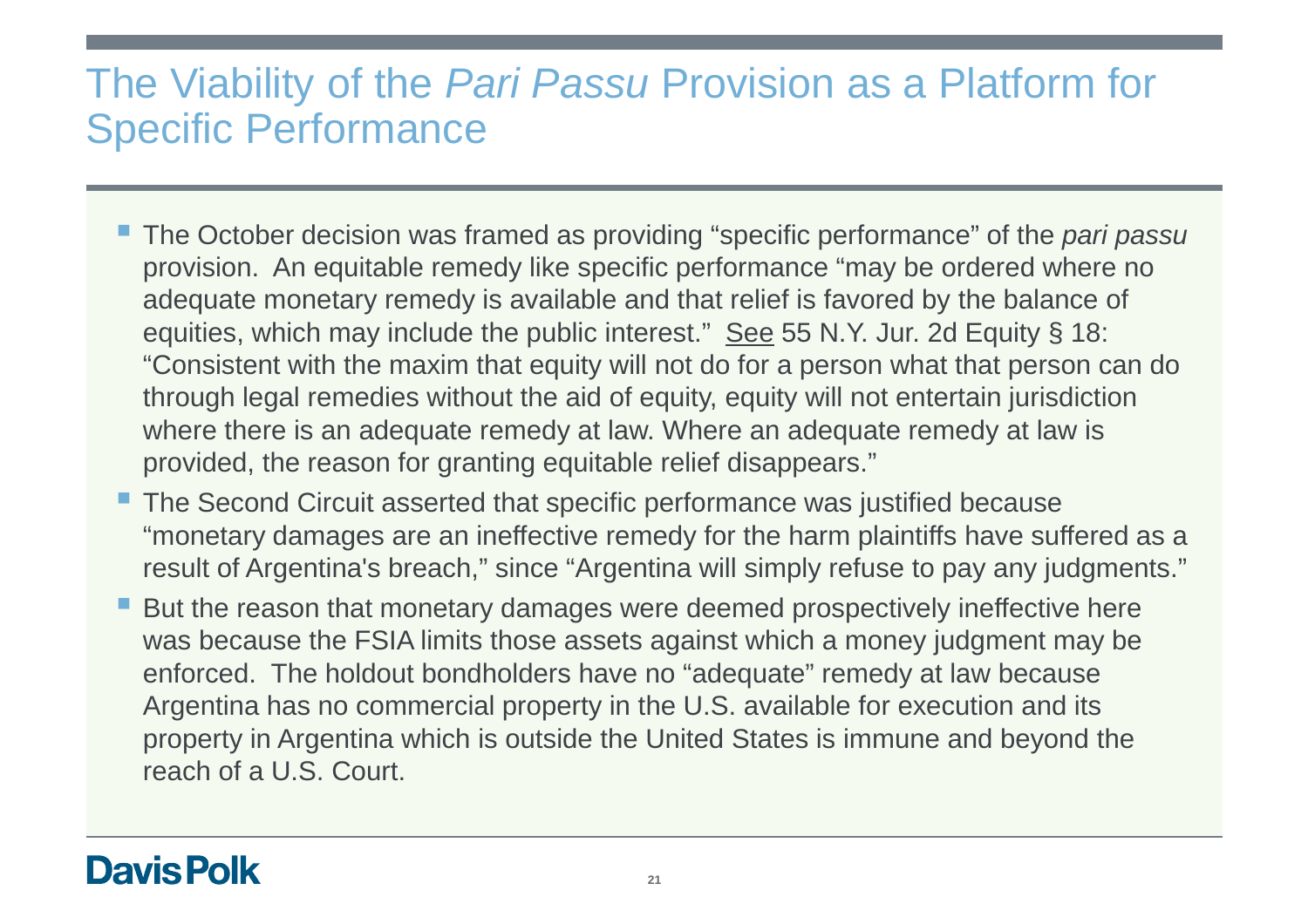# The Propriety of the Injunctions to Enforce a Debt Obligation

- There is a threshold question as to whether injunctive relief is appropriate to enforce a debt obligation. In Grupo Mexicano de Desarrollo S.A. v. Alliance Bond Fund, Inc., 527 U.S. 308 (1999), the U.S. Supreme Court rejected the "innovation" of a pre-judgment remedy relying on injunction relief, and noted that such a remedy would supplant traditional state law:
	- "Why go through the trouble of complying with local attachment and garnishment statutes when this all-purpose prejudgment injunction is available? More importantly, by adding, through judicial fiat, a new and powerful weapon to the creditor's arsenal, the new rule could radically alter the balance between debtor's and creditor's rights which has been developed over centuries. . . ."
- Justice Scalia for the majority noted that,
	- "the dissent concedes that federal equity courts have traditionally rejected the type of provisional relief granted in this case. It invokes, however, 'the grand aims of equity,' and asserts a general power to grant relief whenever legal remedies are not 'practical and efficient,' unless there is a statute to the contrary."

"This expansive view of equity must be rejected. Joseph Story's famous treatise reflects what we consider the proper rule, both with regard to the general role of equity in our 'government of laws, not of men,' and with regard to its application in the very case before us:

"Mr. Justice Blackstone has taken considerable pains to refute this doctrine. 'It is said,' he remarks, 'that it is the business of a Court of Equity, in England, to abate the rigor of the common law. But no such power is contended for. Hard was the case of bond creditors, whose debtor devised away his real estate . . . . But a Court of Equity can give no relief . . . .' And illustrations of the same character may be found in every state of the Union. . . . In many [States], if not in all, a debtor may prefer one creditor to another, in discharging his debts, whose assets are wholly insufficient to pay all the debts." 1 Commentaries on Equity Jurisprudence §12, pp. 14—15 (1836).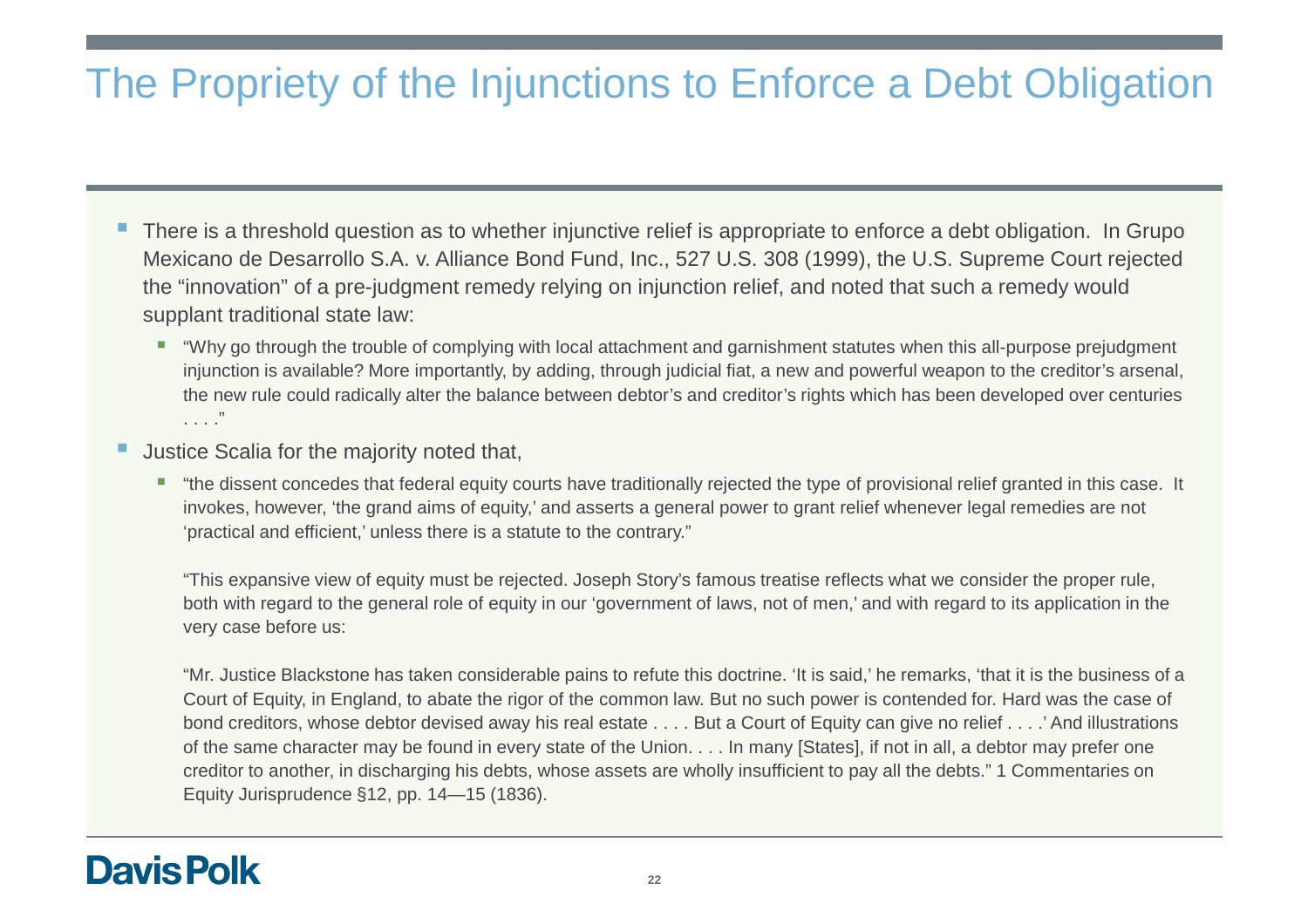### The Injunctions as Equitable ReliefBALANCING THE EQUITIES

- In balancing the equities here, both the District Court and the Second Circuit appear to have accorded a significant weight to the social utility of a holdout premium.
- In response to the Second Circuit's post-oral argument request that Argentina propose an offer that would compensate the holdouts, Argentina made an offer based on its view that Equal Treatment would require giving its holdouts essentially the deal that the Exchange Bondholders had received in 2005 and 2010. In making its offer, Argentina pointed out that NML and the other holdouts were not seeking Equal Treatment but an astonishing 2,600% return on its investment.
	- "The estimated \$48.7 million purchase price is based on price data made publicly available by Bloomberg for purchase dates provided in a declaration submitted in the proceedings below by NML . . . For purchases made by NML in November 2008, the average of the last price of October 2008 and the first price of December 2008 was used because no price data is available for that month. In this regard, it is important to emphasize that although Argentina's default occurred approximately 11 years ago, the bonds at issue in this appeal were purchased by NML in 2008 and that NML has deliberately refrained from seeking judgments in connection with these bonds."
	- The Second Circuit made no mention of the extraordinary economic premium to be realized by NML. In contrast, the plight of the Exchange Bondholders was given no weight whatsoever.
	- In fact, the Second Circuit completely disregarded their interests and dismissed the appeals of those Bondholders who had attempted to intervene following issuance of the October decision:
		- "They are creditors, and, as such, their interests are not plausibly affected by the injunctions because a creditor's interest in getting paid is not cognizably affected by an order for a debtor to pay a different creditor." (Op. at 10.)
		- $\blacksquare$  It is not clear what this could possibly mean.
	- One judge on the panel disagreed with the majority decision to dismiss the Exchange Bondholders appeals, but did not dissent because the "majority" apparently conceded that arguments would be taken into account as the arguments of amici curiae.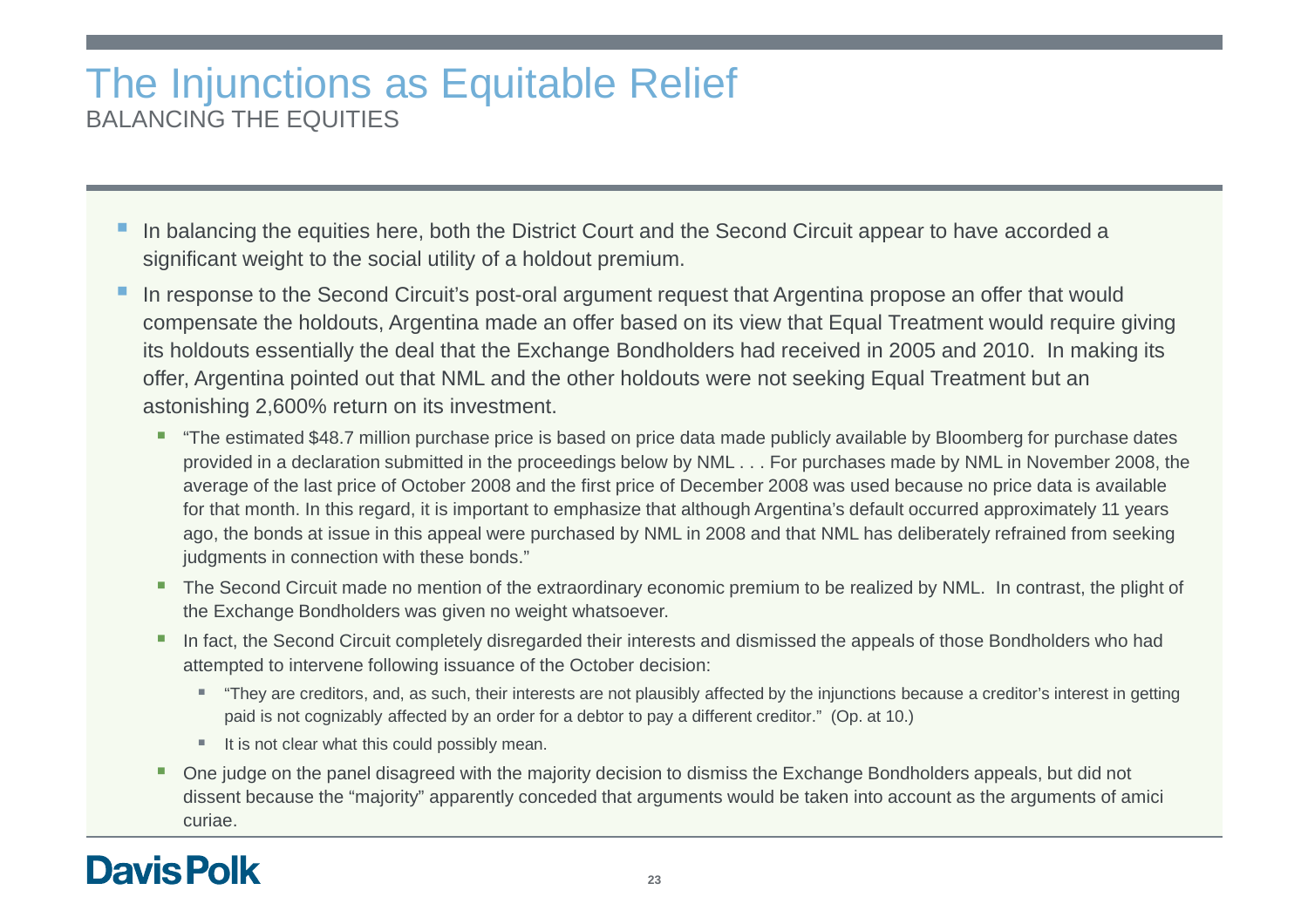#### The Injunctions as Equitable ReliefBALANCING THE EQUITIES (cont.)

- The Second Circuit also rejected the argument that the ratable payment remedy was inequitable because it called for plaintiffs to receive their full principal and all accrued interest when Exchange Bondholders receive even a single installment of interest on their bonds representing only a small fraction of their investment.
	- □ [T]he undisputed reason that plaintiffs are entitled immediately to 100% of the principal and interest on their debt is that the FAA guarantees acceleration of principal and interest in the event of default." (Op. at 11-12.)
- The Second Circuit also rejected Argentina's equitable argument that NML should have been barred by laches because it had refused to address the issue until after the 2005 and 2010 exchange offers, both of which had been blessed by the District Court and the Second Circuit. In addition to the fact that the Court failed to view the laches argument as favoring the equitable position of the Exchange Bondholders, the Court concluded that they had participated in the offers at their peril:
	- "because, before accepting the exchange offers, they were expressly warned by Argentina in the accompanying prospectus that there could be 'no assurance' that litigation over the FAA Bonds would not 'interfere with payments' under the Exchange Bonds." (Op. at 14.)
- Finally, the possible threat of a default by Argentina was brushed aside:
	- "Here, Exchange Bondholders will be affected if, after we affirm the amended injunctions, Argentina decides to default on the Exchange Bonds, but Exchange Bondholders would then be able to sue over that default. Accordingly, we find no abuse of discretion in the amended injunctions with respect to the Exchange Bondholders' rights." (Op. at 14 note 10.)
- П The best argument mustered by the Court to justify its position was its response to Argentina's threat to either defy the Court's ruling or to default on the Exchange Bonds.
	- "This type of harm harm threatened to third parties by a party subject to an injunction who avows not to obey it does not make an otherwise lawful injunction "inequitable." We are unwilling to permit Argentina's threats to punish third parties to dictate the availability of terms of relief under Rule 65." (Op. at 14.)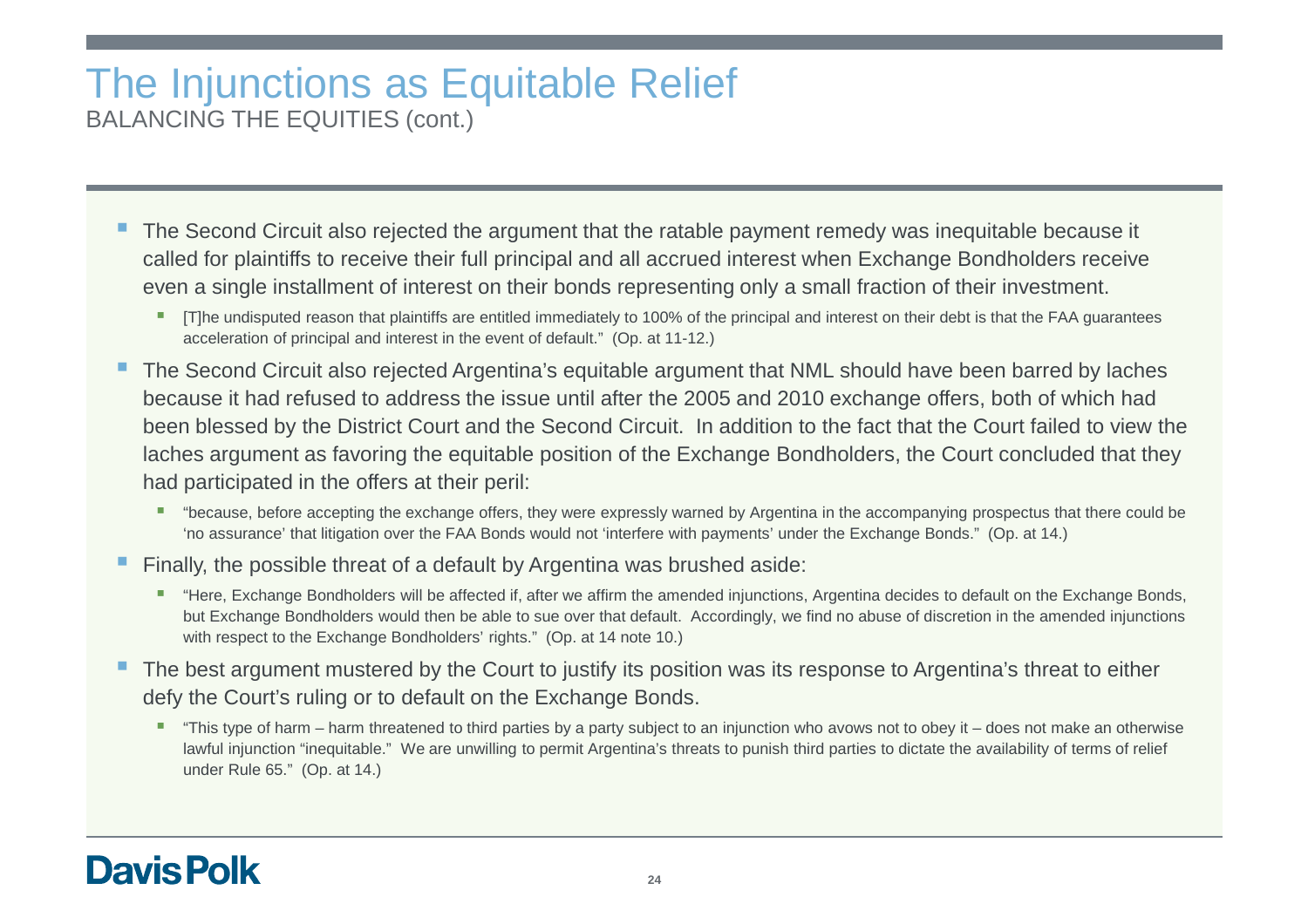# The Impact on the Exchange Bondholders Cannot Be Ignored

- If Argentina were to violate the injunction by transferring funds to the Trustee, the injunction would then operate to restrain funds in which Argentina has no interest.
	- $\blacksquare$  The injunction would also then have the direct effect of preventing the Trustee from carrying out its contractual obligations to the Exchange Bondholders. Once the funds are held for the account of entities other than Argentina, the District Court should have no power to interdict payment.
- A U.S. court cannot issue an injunction that requires a third party to breach its contract with other third parties.
	- The Republic of Argentina has a legal obligation under its bond documents to make payments to Exchange Bondholders, and the Trustee has a corresponding legal obligation under the indenture to forward any payments received from the Republic to the Exchange Bondholders. At the very least, the injunctions place the Trustee and other institutional parties in positions of irreconcilable conflict.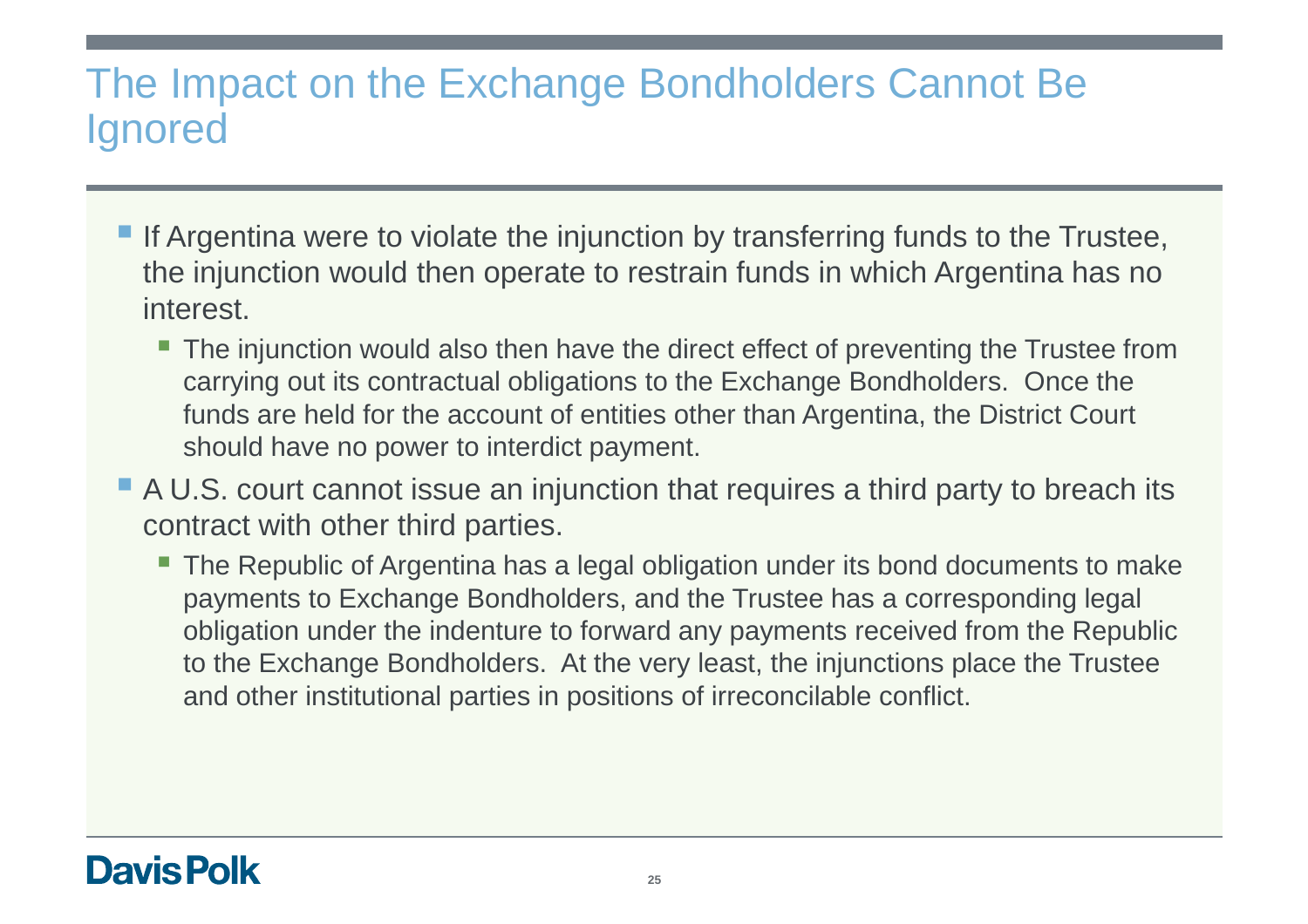# A U.S. court should not issue an injunction that requires a third party to breach its contract with other third parties.

■ The Republic of Argentina has a legal obligation under its bond documents to make payments to Exchange Bondholders, and the Trustee has a corresponding legal obligation under the indenture to forward any payments received from the Republic to the Exchange Bondholders. The injunctions place the Trustee and other institutional parties in positions of irreconcilable conflict.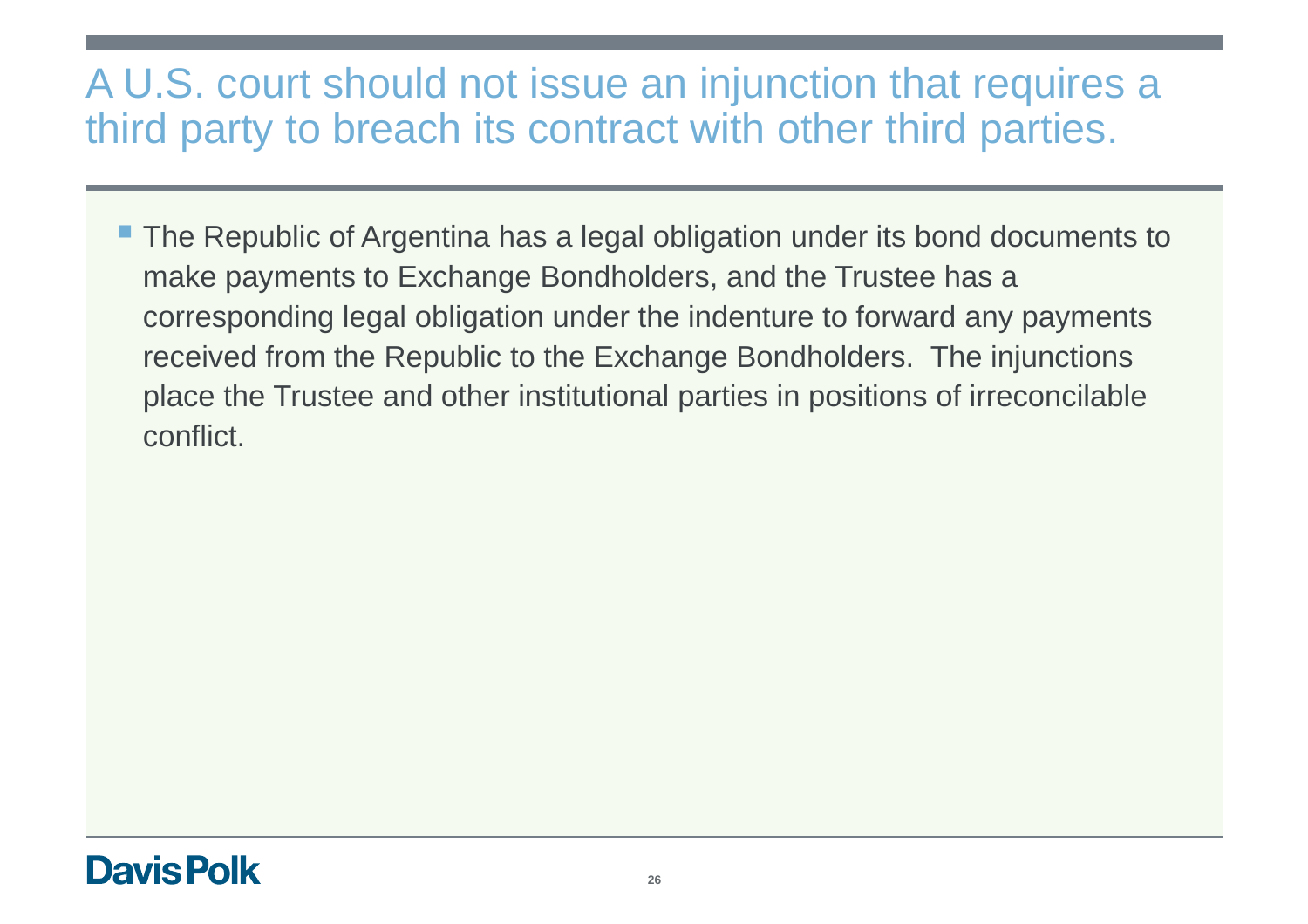# An equitable remedy that threatens extreme injury to third parties is inequitable

- П Injunctions are equitable in nature, meaning the court should balance the interests of all parties. See S.E.C. v. Mgmt. Dynamics, Inc., 515 F.2d 801, 808 (2d Cir. 1975) ("[I]n deciding whether to grant injunctive relief, a district court is called upon to assess all those considerations of fairness that have been the traditional concern of equity courts.").
- I. The purpose of equity jurisdiction is to grant discretion to a court so that justice can be done in a balanced manner. To quote one U.S. Supreme Court decision, the
	- "essence of equity jurisdiction has been the power of the Chancellor to do equity and to mould each decree to the necessities of the particular case. Flexibility rather than rigidity has distinguished it. The qualities of mercy and practicality have made equity the instrument for nice adjustment and reconciliation between the public interest and private needs as well as betweencompeting private claims."
- **Nile the District Court and the Second Circuit may be justified in their motivation to force Argentina to pay the** defaulted bondholders, the injunctions impose substantial inequitable effects upon others not liable to the bondholders.
- Е The injunctions also create a very high risk that the Exchange Bondholders will not be paid if Argentina chooses to default instead of obeying a Court order it deems unlawful, again a completely inequitable result.
- щ The Second Circuit appears to have taken its guidance from the dissent in Grupo Mexicano: "English chancery courts traditionally had power to issue injunctions and order specific performance when no effective remedy was available at law."
- Again: why is there no adequate remedy at law? The FSIA limits the availability of sovereign property for execution.
- П Underlying issue in the case: New York judges are frustrated that a foreign sovereign would (a) submit itself to New York jurisdiction, while (b) acting in a manner to render itself judgment-proof.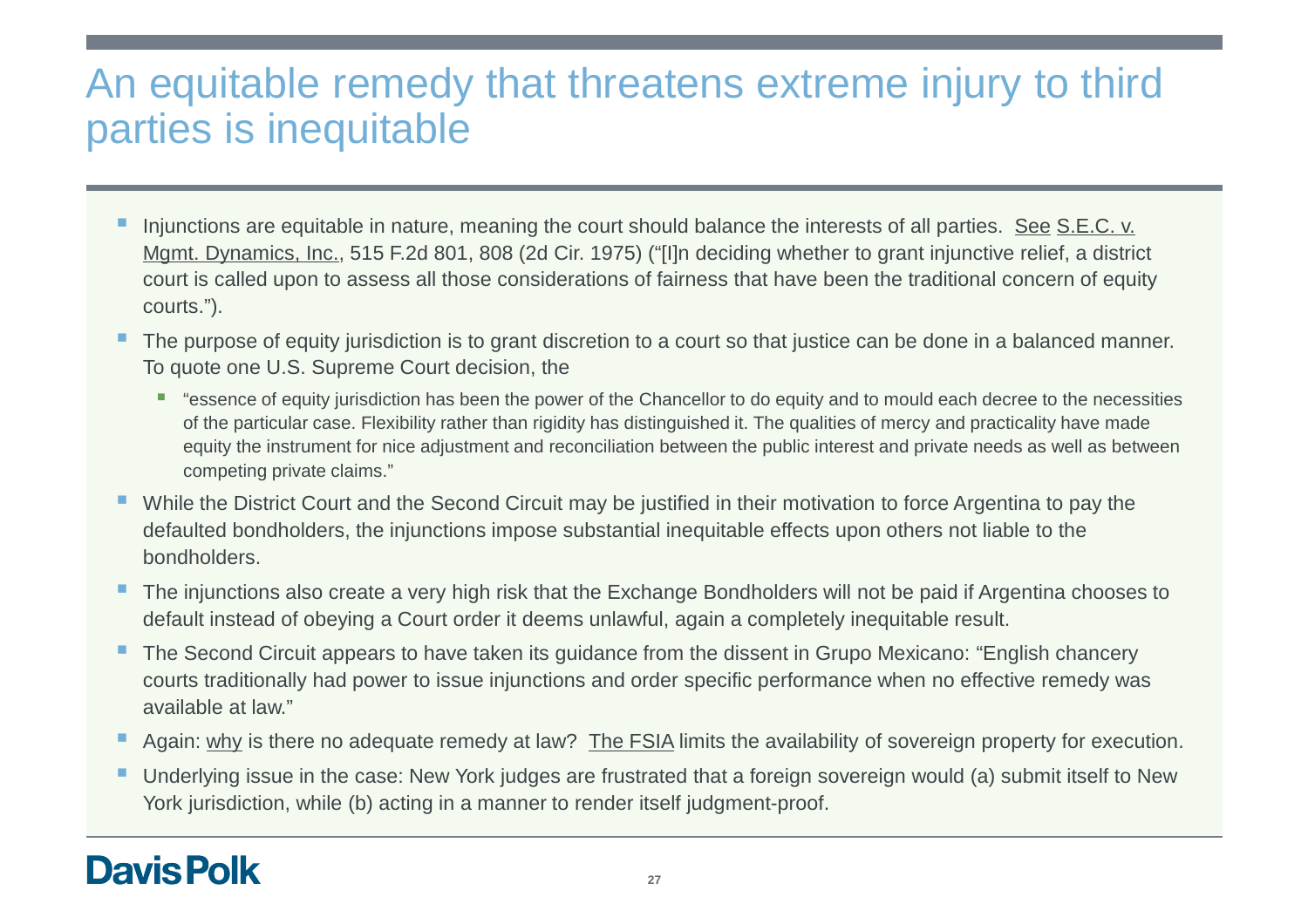#### Policy ImplicationsEFFECTS ON FUTURE RESTRUCTURINGS

- **The Second Circuit views its decision as having limited significance as precedent.** 
	- **T** "Argentina and various *amici* assert that the amended injunctions will imperil future sovereign debt restructurings . . . But this case is an exceptional one with little apparent bearing on transactions that can be expected in the future. Our decision here does not control the interpretation of all *pari passu* clauses or the obligations of other sovereign debtors under *pari passu* clauses in other debt instruments . . . We simply affirm the district court's conclusion that Argentina's extraordinary behavior was a violation of the particular pari passu clause found in the FAA."
	- The Second Circuit underestimated the prevalence of the *pari passu* provision.
	- H By assuming incorrectly that CACs would prevent holdouts going forward, the Second Circuit underestimated the impact of the decision.
- **Creditor participation rates in sovereign debt restructurings have historically been high. This is** because participation in debt exchanges has been a rational creditor strategy.
	- Ш Risk 1: By increasing the leverage of holdout creditors, the decision increases the risk that holdouts will multiply. The decision below may also encourage holdout creditors to seek preferential recovery outside of a voluntary debt exchange.
	- Ш Risk 2: The decision below may disrupt the entire sovereign debt repayment system. Because the district court's injunctions explicitly run against third party financial institutions that process bond payments, the Second Circuit's decision increases the risk that holdout creditors will be able to interrupt the flow of payments to those creditors who have participated in a consensual debt restructuring.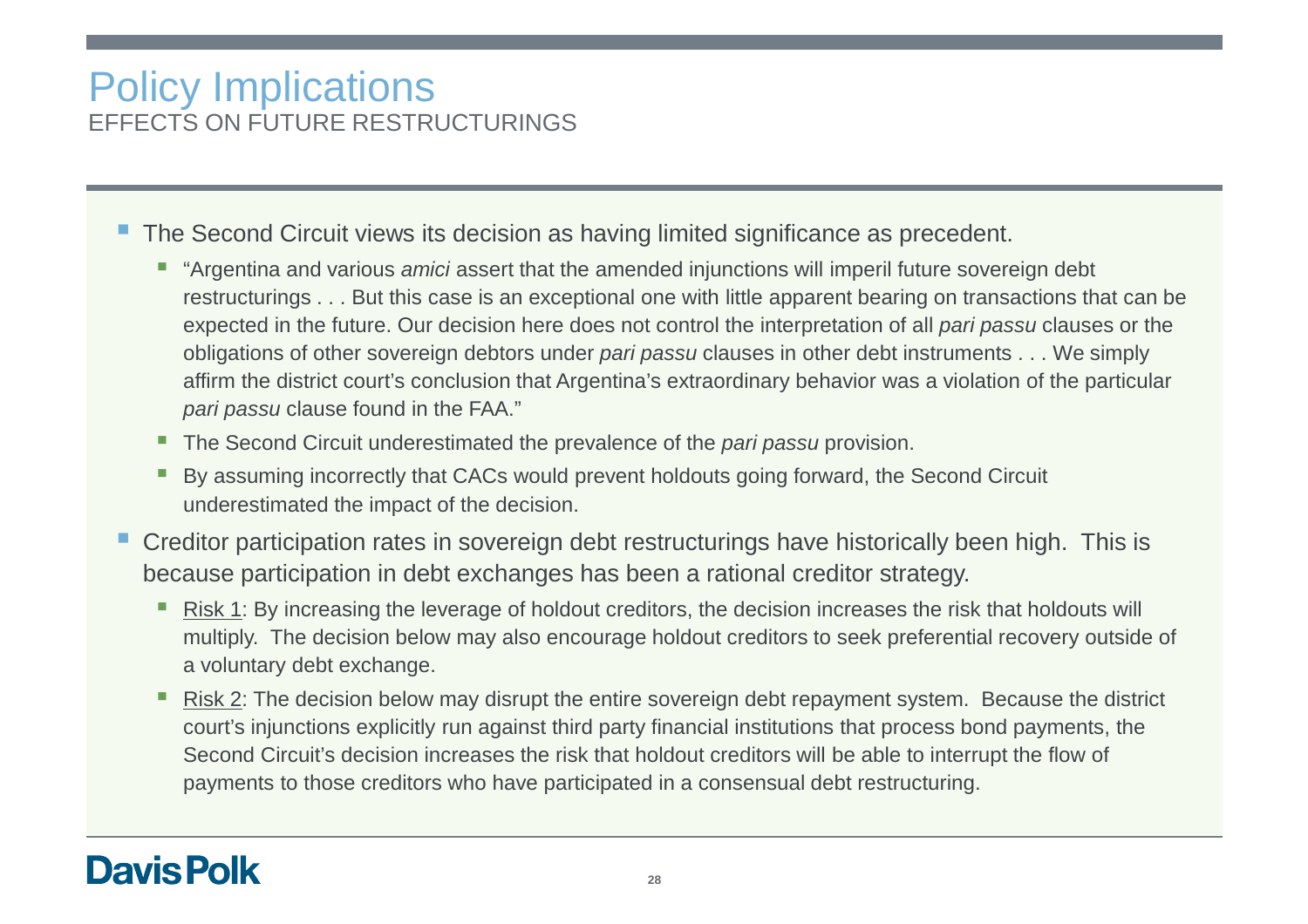- The Oct. 2012 decision: "The court stated that "[w]ith the inclusion of collective action clauses, the type of 'holdout' litigation at issue here is not likely to reoccur."
- Issue 1: CACs typically only bind bondholders within the same issuance, and the New York law bonds did not contain aggregation provisions. Of the 36 English-law governed bond issuance with CACs that were eligible to participate in the Greek restructuring, only 17 of them were successfully restructured.
- I Issue 2: The court never addressed the scope of market exposure to legacy sovereign bond instruments without CACs.
- The Second Circuit noted in reaching this conclusion that CACs "have been included in 99% of the aggregate value of New York-law bonds issued since January 2005."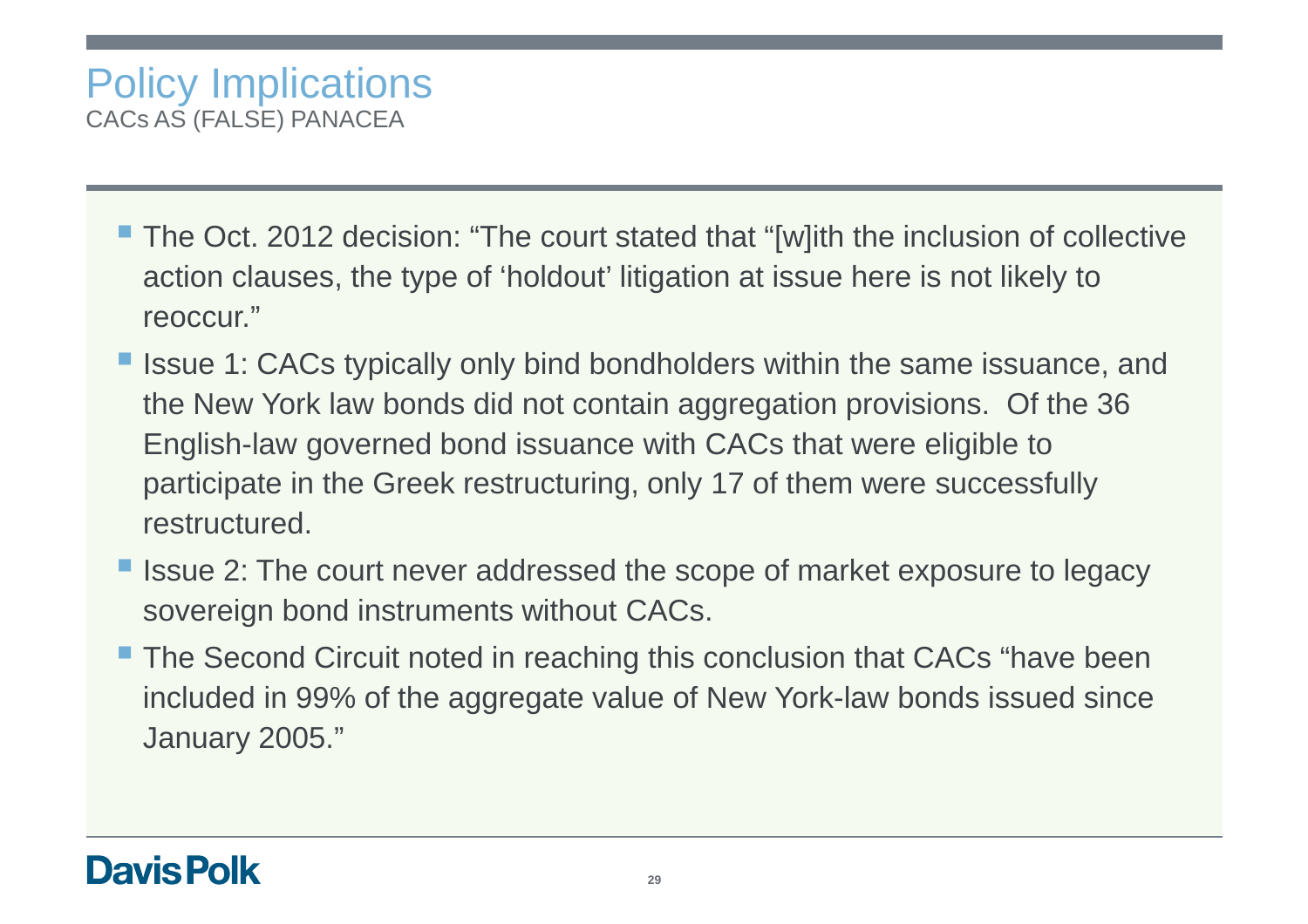# NML Has Already Had a Negative Impact

- The **NML** decision has already had a negative impact on the context of restructuring litigation.
- In Export-Import Bank of the Republic of China v. Grenada, No. 13 Civ. 01450 (HB) (S.D.N.Y. Aug. 19, 2013), the plaintiff Bank obtained a \$28 million judgment against Grenada on four loan agreements.
	- The Bank then sought (six years later) to enforce Grenada's *pari passu* agreement, arguing that Grenada had not satisfied its judgment but had continued making payments on its external debt. Exchange bondholders sought to intervene in the case.
	- $\overline{\phantom{a}}$ Grenada sought to dismiss the complaint on merger grounds (i.e., any pari passu claim merged into the judgment rendered in the first suit). The court rejected that argument on the theory that the pari passu argument could not have been made as a part of the first suit.
	- $\blacksquare$  The Bank then relied on NML to seek partial judgment. The court rejected that as well, citing language in the Oct. 2012 decision that "the combination of Argentina's executive declarations and legislative enactments have ensured that plaintiffs' beneficial interests do not remain direct, unconditional, unsecured and unsubordinated obligations of the Republic." There was no similar factual record as to Grenada.
	- The court allowed the exchange bondholders to intervene., and the matter is to be tried in the next year. It is unclear what issues there are to be tried.
	- This case extends the NML *pari passu* argument to cases where the judgment has already been entered.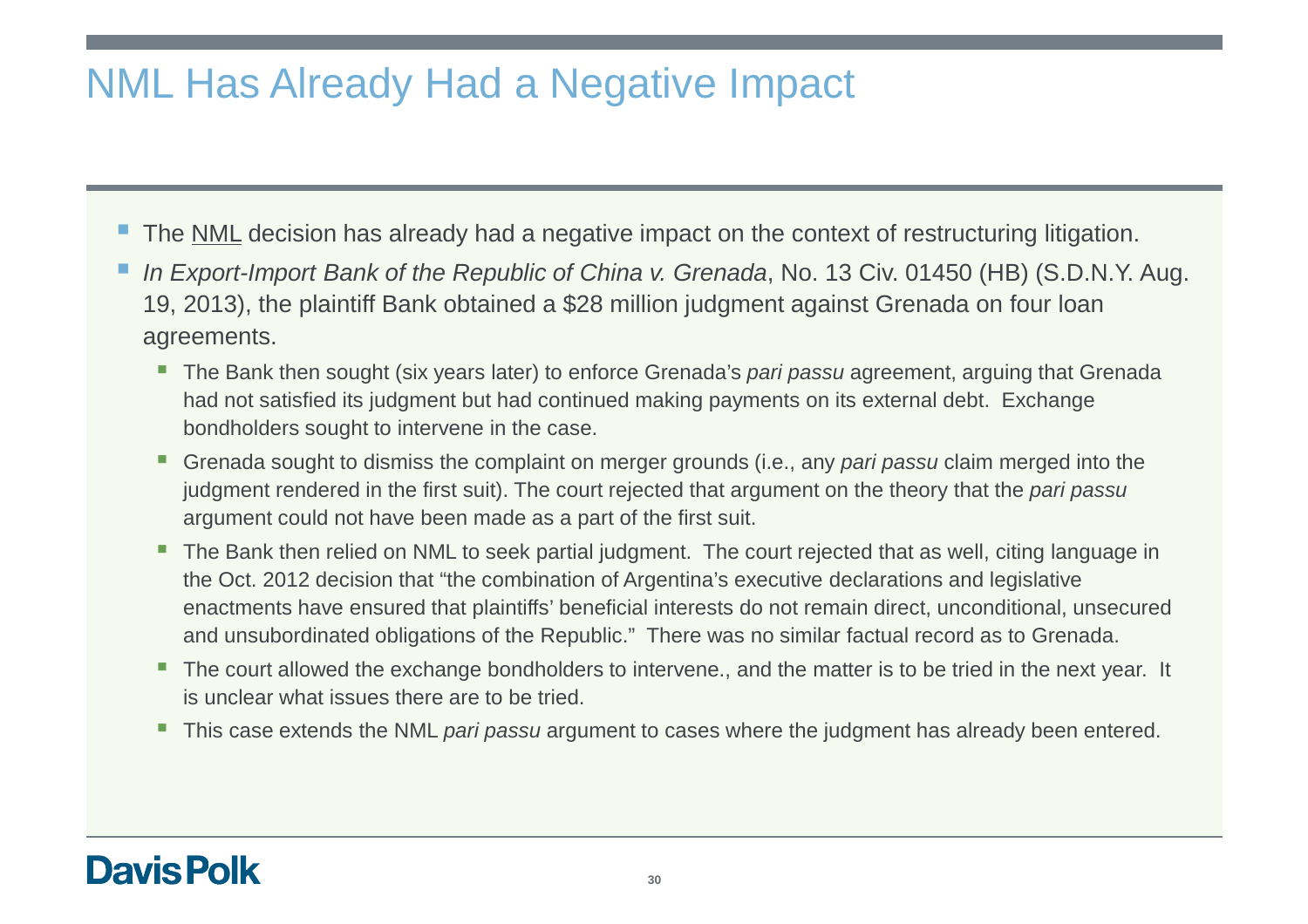# The Current Procedural Posture of the Case

- On June 24, 2013, Argentina filed a petition for *certiorari* seeking review of the Second Circuit October 26, 2012 decision.
- **This filing may have been made out of an abundance of caution.**
- **Argentina sought review of the application of the FSIA and whether the court** exceeded its equitable powers. It did not seek review of the Second Circuit's interpretation of the *pari passu* proviso.
- In its Aug. 2013 decision, the Second Circuit appeared to criticize Argentina for not waiting to file its petition.
	- "Apparently, Argentina filed a petition for certiorari in this matter on June 24, 2013, notwithstanding that, as of that date, no final order had yet issued in this case."
- **The Court denied Argentina's petition on Oct. 7, 2013.**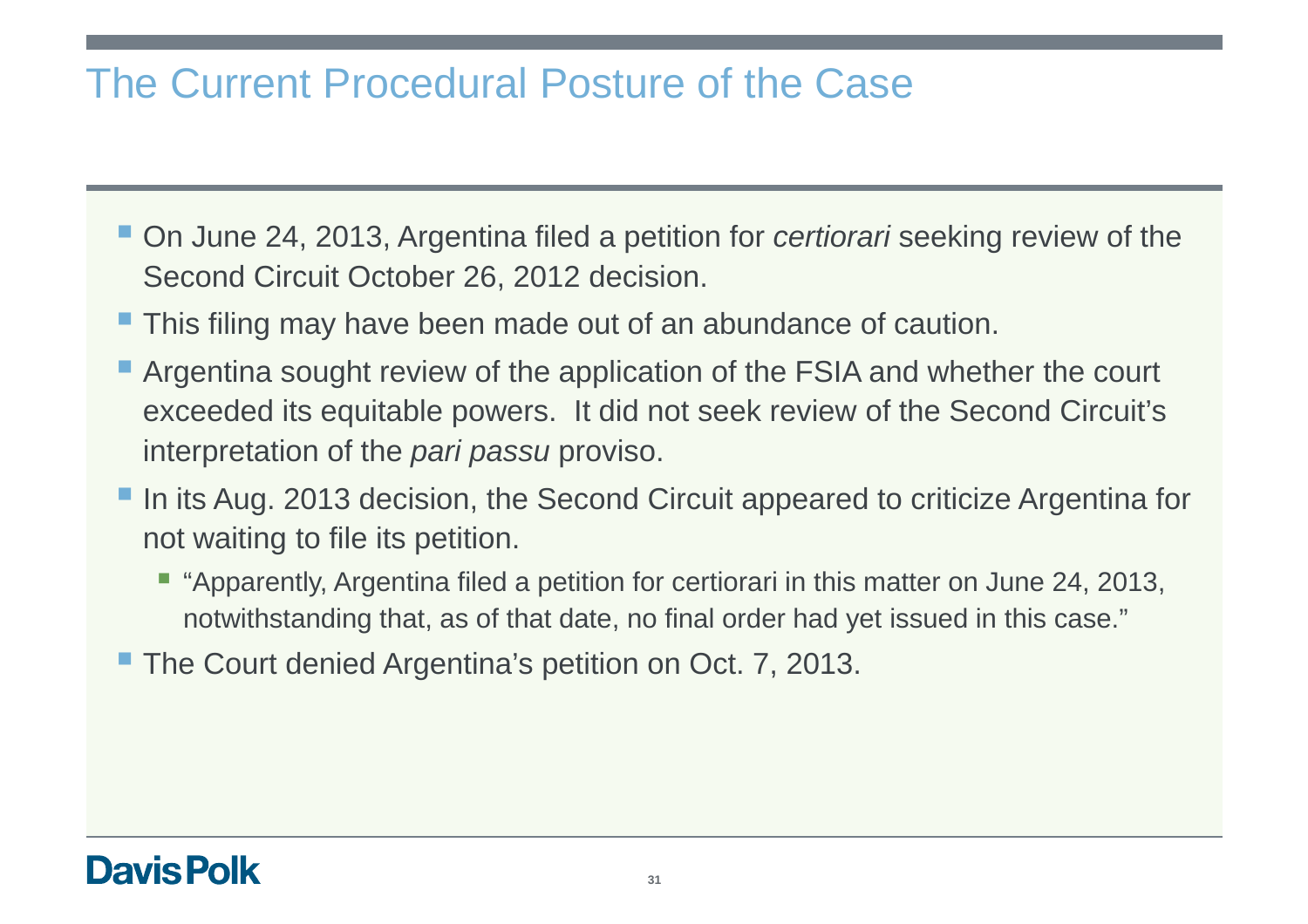# The Current Procedural Posture of the Case (cont.)

- **Argentina can petition for certiorari again if its petition for rehearing en banc is denied** (the most likely outcome) in the Second Circuit. It took from 11/13/12 to 3/26/13 for the first petition for rehearing of the Oct. 2012 decision to be disposed of.
- En Banc Rehearing Rules
	- **Judges Eligible to Vote in an En Banc Poll**. Only an active judge may vote to determine whether a case should be heard or reheard en banc. A judge's status as an active or senior judge for the purpose of an en banc poll is determined on the date of entry of the en banc order.
	- **Judges Eligible to Participate in an En Banc Hearing or Rehearing**. Only an active judge or a senior judge who sat on the three-judge panel is eligible to participate in the en banc hearing or rehearing. A judge's status as an active or senior judge is determined on the date of the hearing or rehearing en banc, i.e., on the date oral argument is heard or the case is submitted.
	- $\mathcal{L}_{\mathcal{A}}$  **Judges Eligible to Participate in an En Banc Decision**. Only an active judge or a senior judge who either sat on the three-judge panel or took senior status after a case was heard or reheard en banc may participate in the en banc decision. A judge who joins the court after a case was heard or reheard en banc is not eligible to participate in the en banc decision.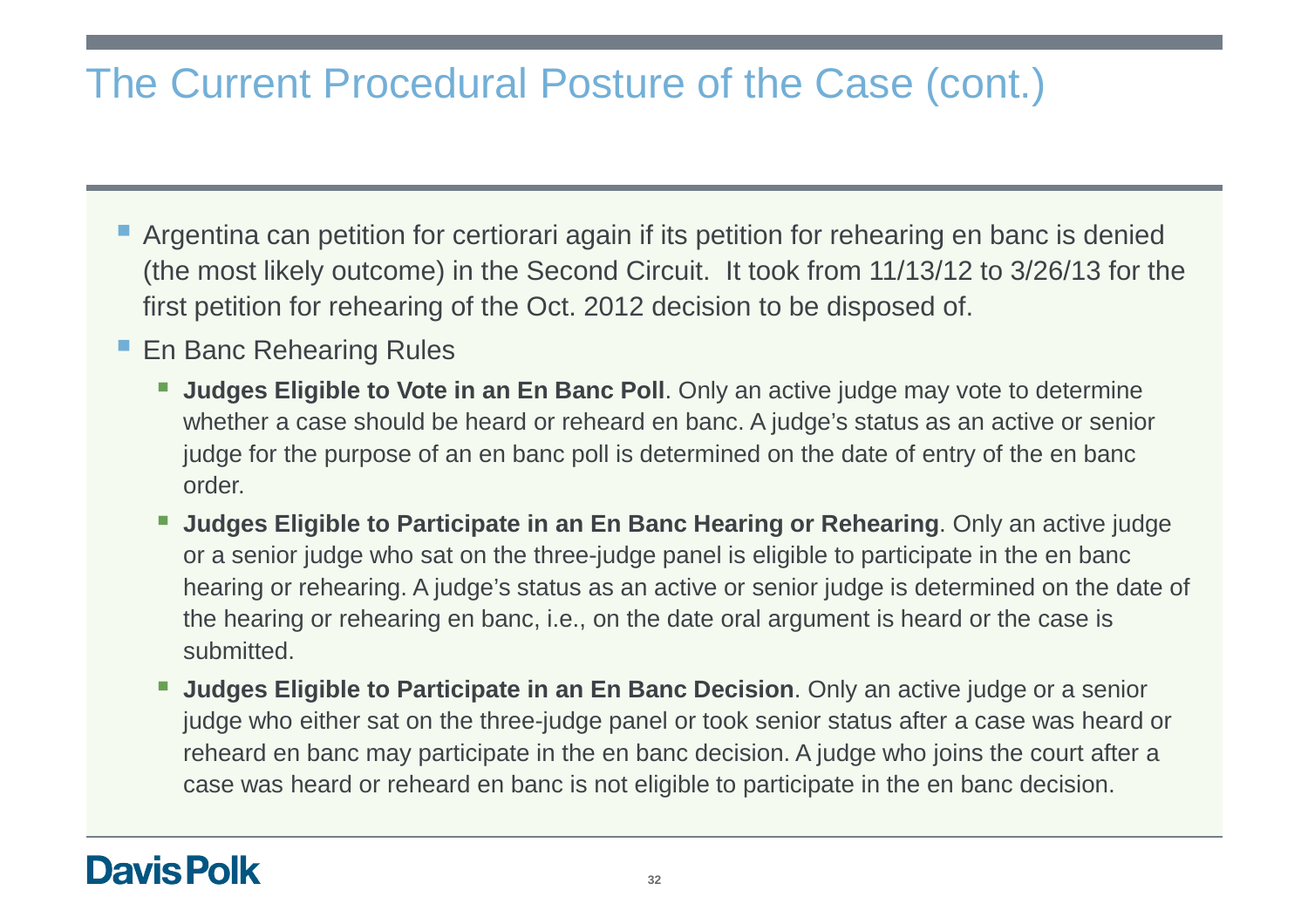### The Likelihood for Supreme Court ReviewCRITERIA

- Supreme Court Rule 10 outlines "Considerations Governing Review on Certiorari"
- The Court focuses on whether there is a "compelling reason" to grant review, such as:
	- Whether "a United States court of appeals . . . has so far departed from the accepted and usual course of judicial proceedings, or sanctioned such a departure by a lower court, as to call for an exercise of this Court's supervisory power," or
	- Whether a United States court of appeals has "decided an important question of federal law that has not been, but should be, settled by this Court."
	- Whether a federal question has been decided differently by different courts of appeals – a split in the circuit.